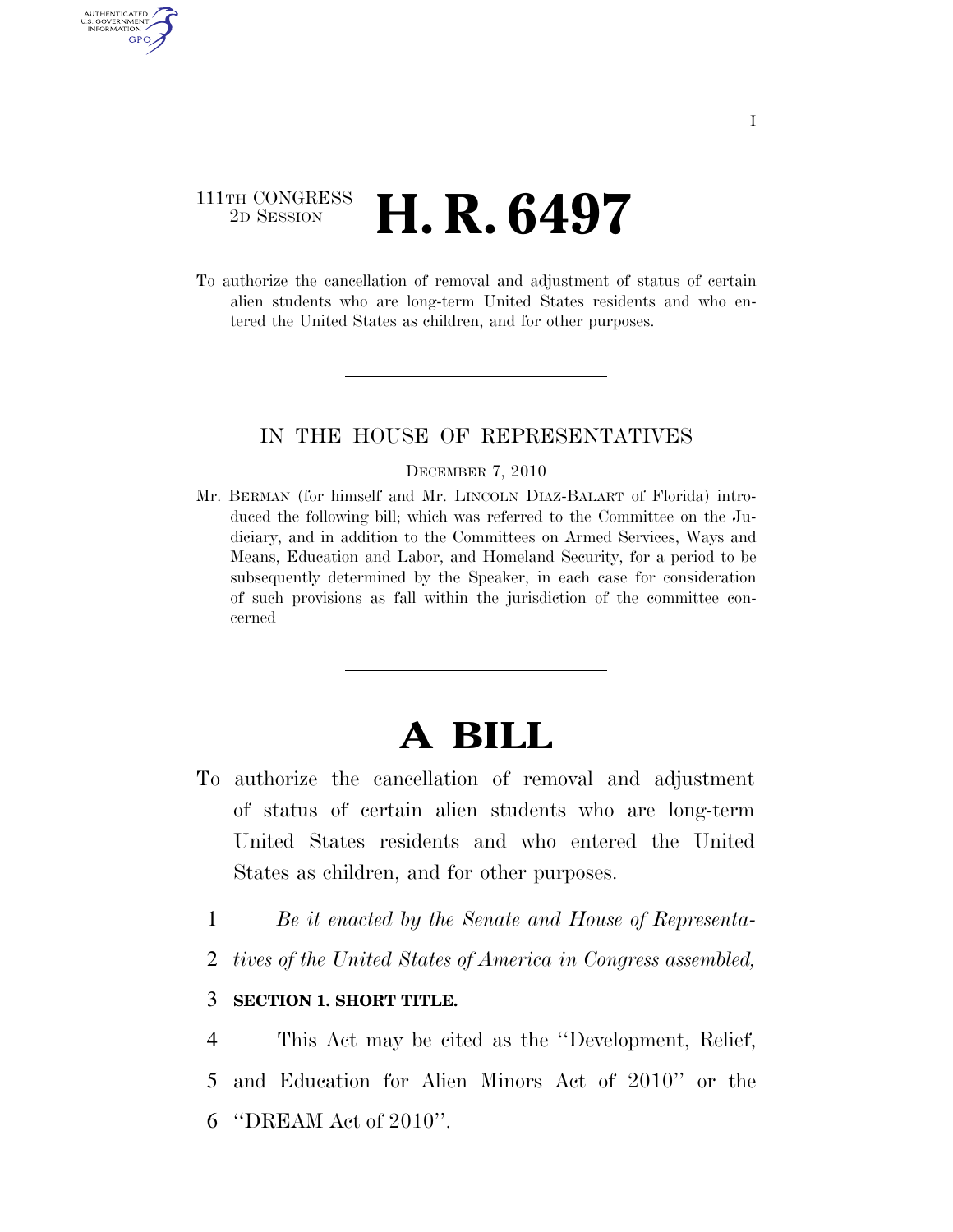### 1 **SEC. 2. TABLE OF CONTENTS.**

2 The table of contents for this Act is as follows:

- Sec. 1. Short title.
- Sec. 2. Table of contents.
- Sec. 3. Definitions.
- Sec. 4. Cancellation of removal of certain long-term residents who entered the United States as children.
- Sec. 5. Conditional nonimmigrant status.
- Sec. 6. Adjustment of status.
- Sec. 7. Treatment of aliens meeting requirements for extension of conditional nonimmigrant status.
- Sec. 8. Exclusive jurisdiction.
- Sec. 9. Penalties for false statements.
- Sec. 10. Confidentiality of information.
- Sec. 11. Higher education assistance.
- Sec. 12. Treatment of conditional nonimmigrants for certain purposes.
- Sec. 13. Military enlistment.
- Sec. 14. GAO report.

### 3 **SEC. 3. DEFINITIONS.**

| In this Act: |  |
|--------------|--|
|--------------|--|

|   | $(1)$ In GENERAL.—Except as otherwise specifi-       |
|---|------------------------------------------------------|
| 6 | cally provided, a term used in this Act that is used |
| 7 | in the immigration laws shall have the meaning       |
| 8 | given such term in the immigration laws.             |
|   | ARMED FORCES.—The term "Armed<br>(2)                 |
|   |                                                      |

10 Forces'' has the meaning given the term ''armed 11 forces'' in section 101(a) of title 10, United States 12 Code.

- 13 (3) CONDITIONAL NONIMMIGRANT.—
- 14 (A) DEFINITION.—The term ''conditional 15 nonimmigrant'' means an alien who is granted

16 conditional nonimmigrant status under this Act.

17 (B) DESCRIPTION.—A conditional non-18 immigrant—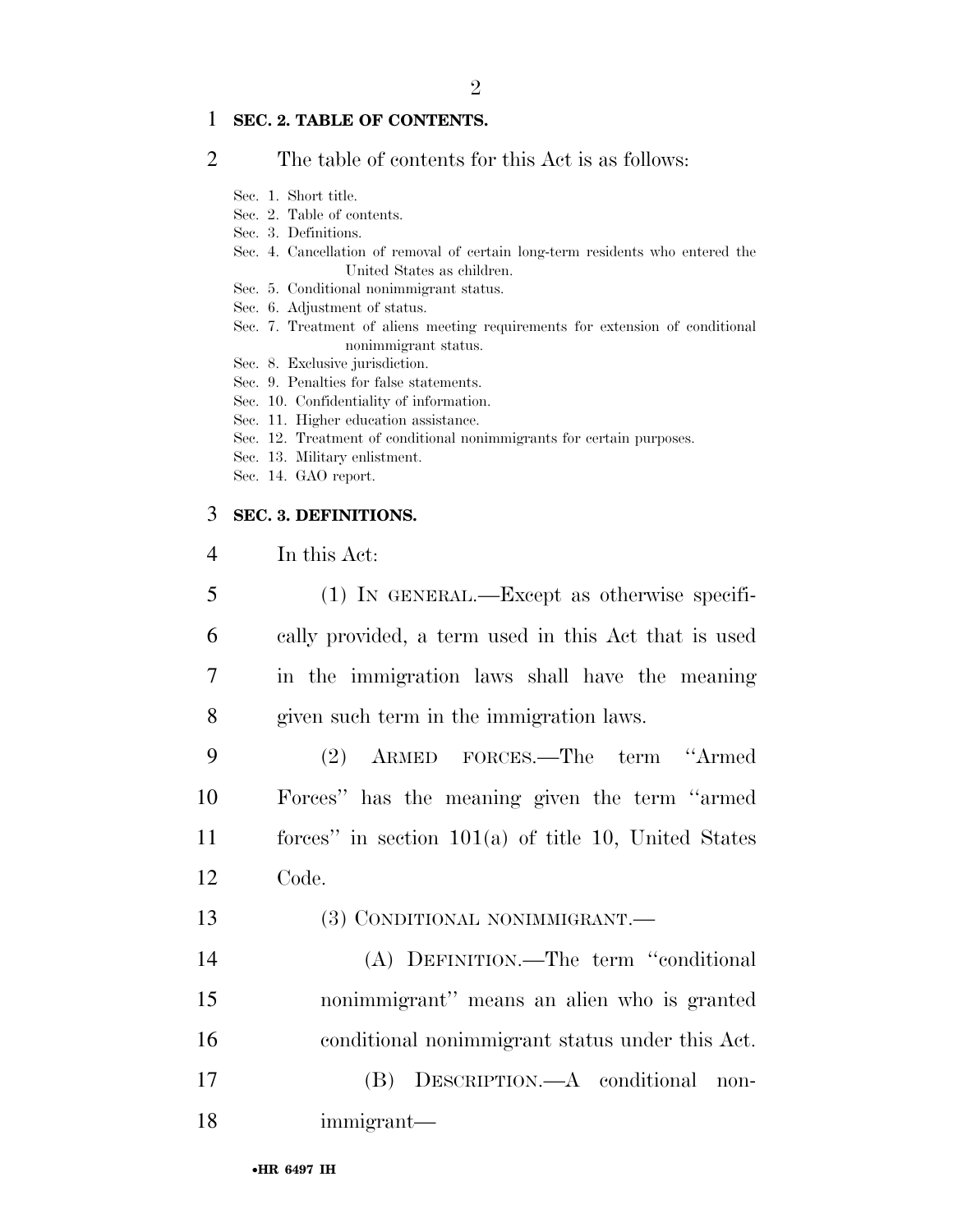| $\mathbf{1}$   | (i) shall be considered to be an alien                                        |
|----------------|-------------------------------------------------------------------------------|
| $\overline{2}$ | within a nonimmigrant class for purposes                                      |
| 3              | of the immigration laws;                                                      |
| $\overline{4}$ | may have the intention perma-<br>(ii)                                         |
| 5              | nently to reside in the United States; and                                    |
| 6              | (iii) is not required to have a foreign                                       |
| 7              | residence which the alien has no intention                                    |
| 8              | of abandoning.                                                                |
| 9              | (4) IMMIGRATION LAWS.—The term "immigra-                                      |
| 10             | tion laws" has the meaning given such term in sec-                            |
| 11             | tion $101(a)(17)$ of the Immigration and Nationality                          |
| 12             | Act $(8 \text{ U.S.C. } 1101(a)(17)).$                                        |
| 13             | (5) INSTITUTION OF HIGHER EDUCATION.—The                                      |
| 14             | term "institution of higher education" has the                                |
| 15             | meaning given such term in section 102 of the High-                           |
| 16             | er Education Act of $1965$ (20 U.S.C. 1002), except                           |
| 17             | that the term does not include an institution of high-                        |
| 18             | er education outside the United States.                                       |
| 19             | SEC. 4. CANCELLATION OF REMOVAL OF CERTAIN LONG-                              |
| 20             | <b>RESIDENTS</b><br><b>TERM</b><br><b>WHO</b><br><b>ENTERED</b><br><b>THE</b> |
| 21             | UNITED STATES AS CHILDREN.                                                    |
| 22             | (a) SPECIAL RULE FOR CERTAIN LONG-TERM RESI-                                  |
| 23             | DENTS WHO ENTERED THE UNITED STATES AS CHIL-                                  |
| 24             | DREN.                                                                         |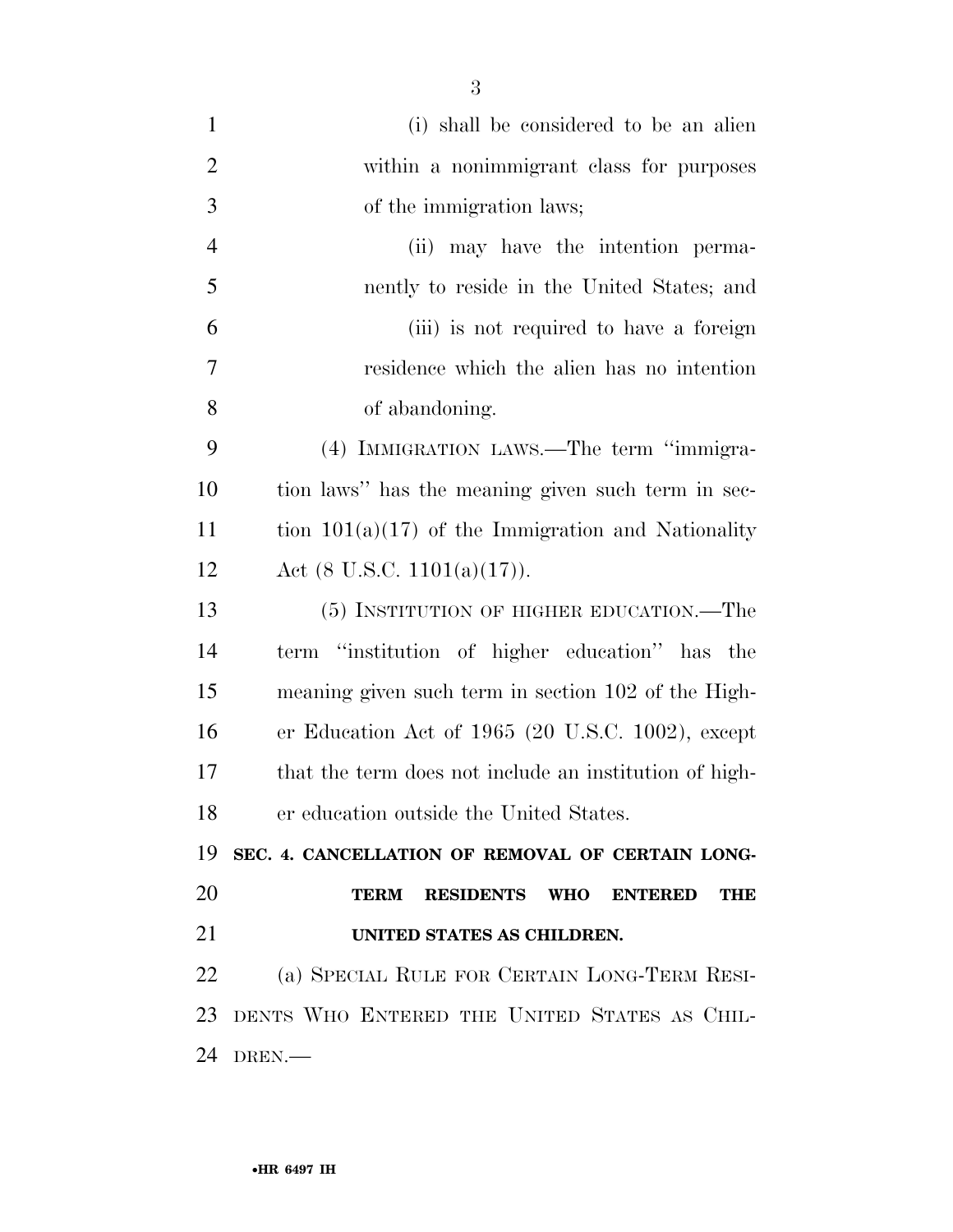| $\mathbf{1}$   | (1) IN GENERAL.—Notwithstanding any other                                 |
|----------------|---------------------------------------------------------------------------|
| $\overline{2}$ | provision of law and except as otherwise provided in                      |
| 3              | this Act, the Secretary of Homeland Security may                          |
| $\overline{4}$ | cancel removal of an alien who is inadmissible or de-                     |
| 5              | portable from the United States, and grant the alien                      |
| 6              | conditional nonimmigrant status, if the alien dem-                        |
| 7              | onstrates by a preponderance of the evidence that—                        |
| 8              | (A) the alien has been physically present in                              |
| 9              | the United States for a continuous period of                              |
| 10             | not less than 5 years immediately preceding the                           |
| 11             | date of the enactment of this Act and was                                 |
| 12             | younger than 16 years of age on the date the                              |
| 13             | alien initially entered the United States;                                |
| 14             | (B) the alien has been a person of good                                   |
| 15             | moral character since the date the alien initially                        |
| 16             | entered the United States;                                                |
| 17             | $(C)$ subject to paragraph $(2)$ , the alien—                             |
| 18             | is not inadmissible under para-<br>(i)                                    |
| 19             | graph $(1)$ , $(2)$ , $(3)$ , $(4)$ , $(6)$ $(E)$ , $(6)$ $(G)$ , $(8)$ , |
| 20             | $(10)(A), (10)(C),$ or $(10)(D)$ of section                               |
| 21             | $212(a)$ of the Immigration and Nationality                               |
| 22             | Act $(8 \text{ U.S.C. } 1182(a));$                                        |
| 23             | (ii) is not deportable under paragraph                                    |
| 24             | $(1)(E)$ , $(1)(G)$ , $(2)$ , $(4)$ , $(5)$ , or $(6)$ of sec-            |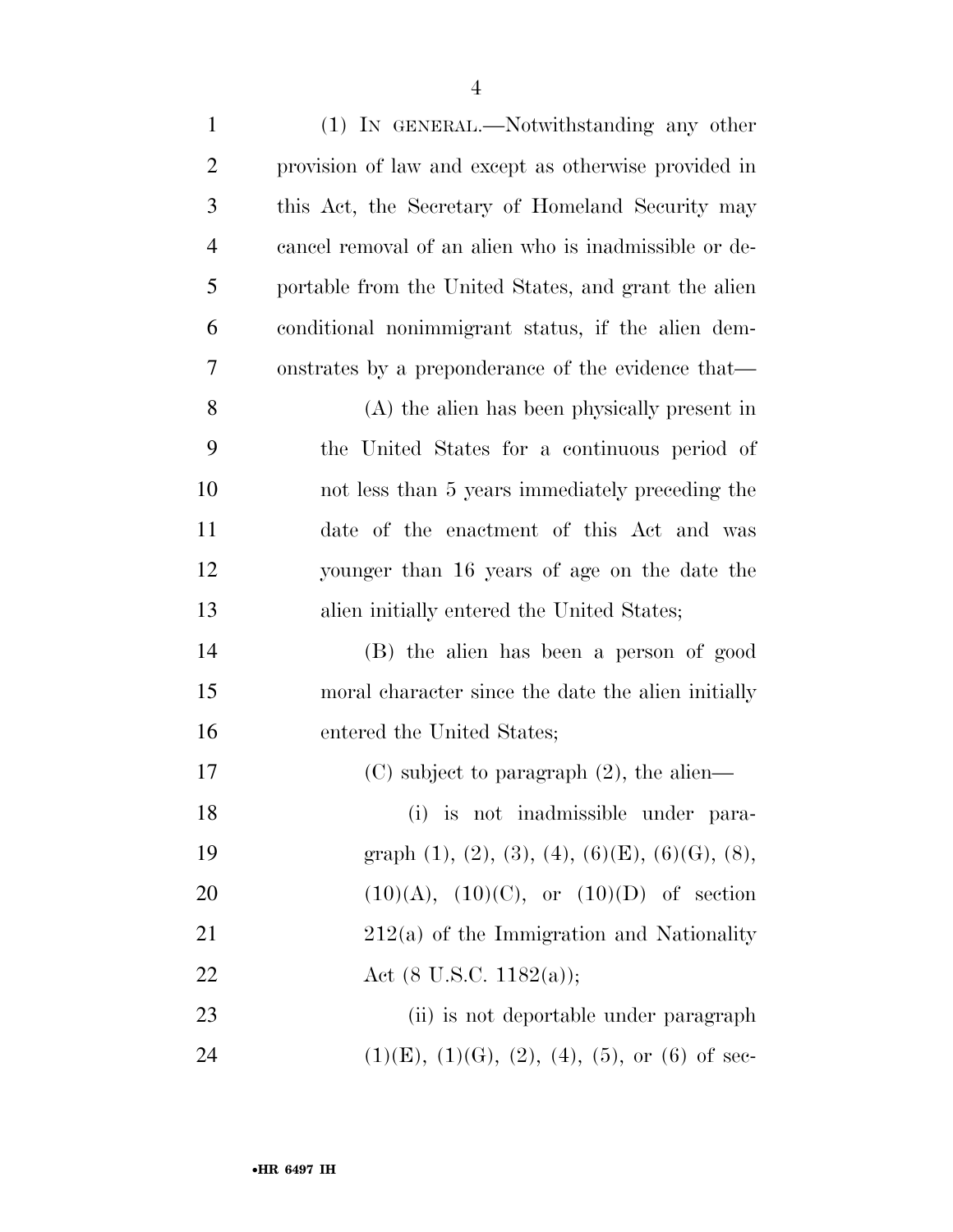- tion 237(a) of the Immigration and Na-2 tionality Act  $(8 \text{ U.S.C. } 1227(a));$  (iii) has not ordered, incited, assisted, or otherwise participated in the persecution of any person on account of race, religion, nationality, membership in a particular so- cial group, or political opinion; and (iv) has not been convicted of— (I) any offense under Federal or State law punishable by a maximum 11 term of imprisonment of more than 1 year; or (II) 3 or more offenses under Federal or State law, for which the alien was convicted on different dates 16 for each of the 3 offenses and sen-17 tenced to imprisonment for an aggre-18 gate of 90 days or more; (D) the alien— (i) has been admitted to an institution of higher education in the United States; or (ii) has earned a high school diploma or obtained a general education develop-
- ment certificate in the United States;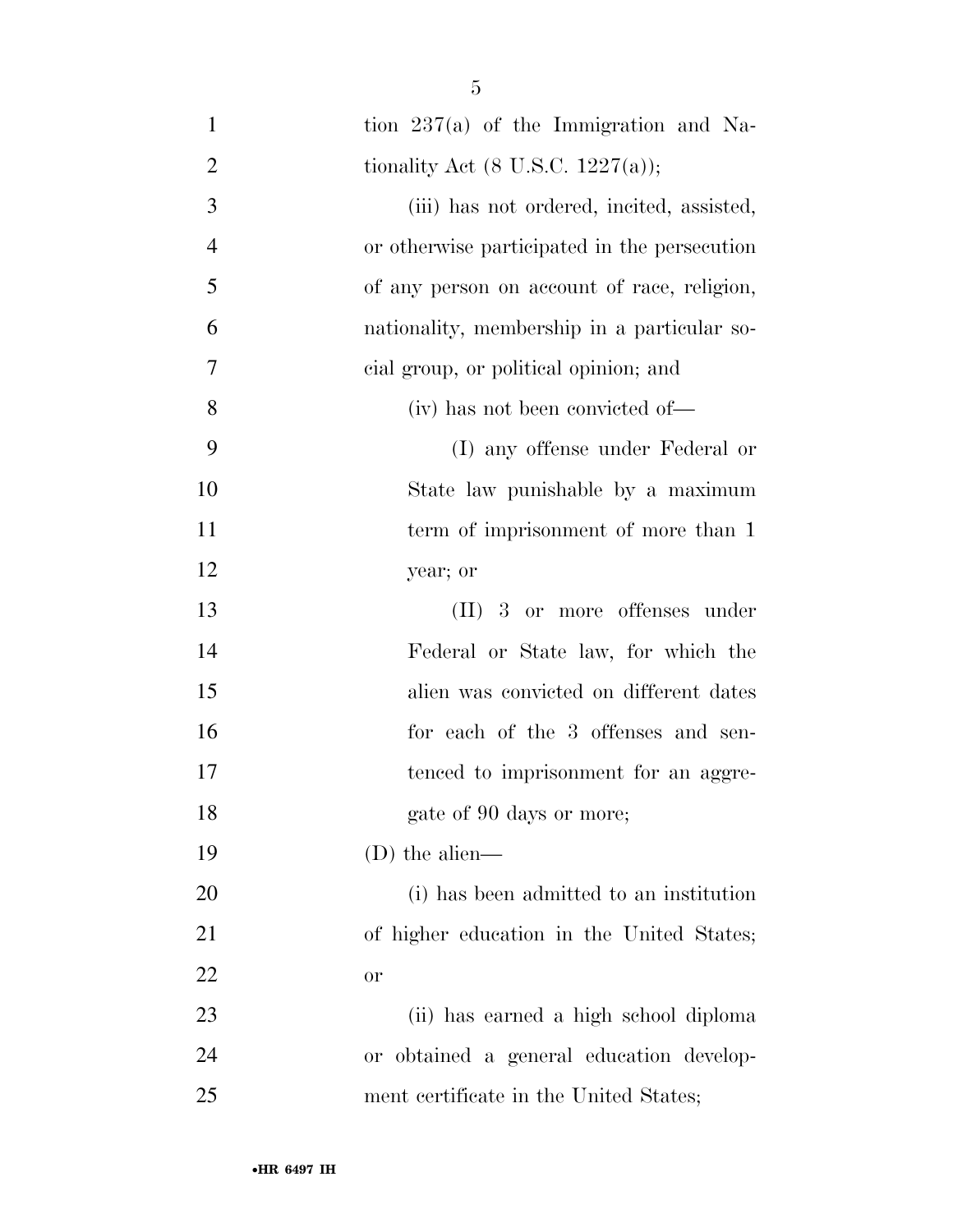| $\mathbf{1}$   | (E) the alien has never been under a final                      |
|----------------|-----------------------------------------------------------------|
| $\overline{2}$ | administrative or judicial order of exclusion, de-              |
| 3              | portation, or removal, unless the alien—                        |
| $\overline{4}$ | (i) has remained in the United States                           |
| 5              | under color of law after such order was                         |
| 6              | issued; or                                                      |
| 7              | (ii) received the order before attaining                        |
| 8              | the age of 16 years; and                                        |
| 9              | $(F)$ the alien was younger than 30 years of                    |
| 10             | age on the date of the enactment of this Act.                   |
| 11             | (2) WAIVER.—With respect to any benefit                         |
| 12             | under this Act, the Secretary of Homeland Security              |
| 13             | may waive the ground of inadmissibility under para-             |
| 14             | graph $(1)$ , $(4)$ , or $(6)$ of section $212(a)$ of the Immi- |
| 15             | gration and Nationality Act $(8 \text{ U.S.C. } 1182(a))$ and   |
| 16             | the ground of deportability under paragraph (1) of              |
| 17             | section 237(a) of that Act $(8 \text{ U.S.C. } 1227(a))$ for    |
| 18             | humanitarian purposes or family unity or when it is             |
| 19             | otherwise in the public interest.                               |
| 20             | (3) PROCEDURES.—The Secretary of Homeland                       |
| 21             | Security shall provide a procedure by regulation al-            |
| 22             | lowing eligible individuals to apply affirmatively for          |
| 23             | the relief available under this subsection without              |
| 24             | being placed in removal proceedings.                            |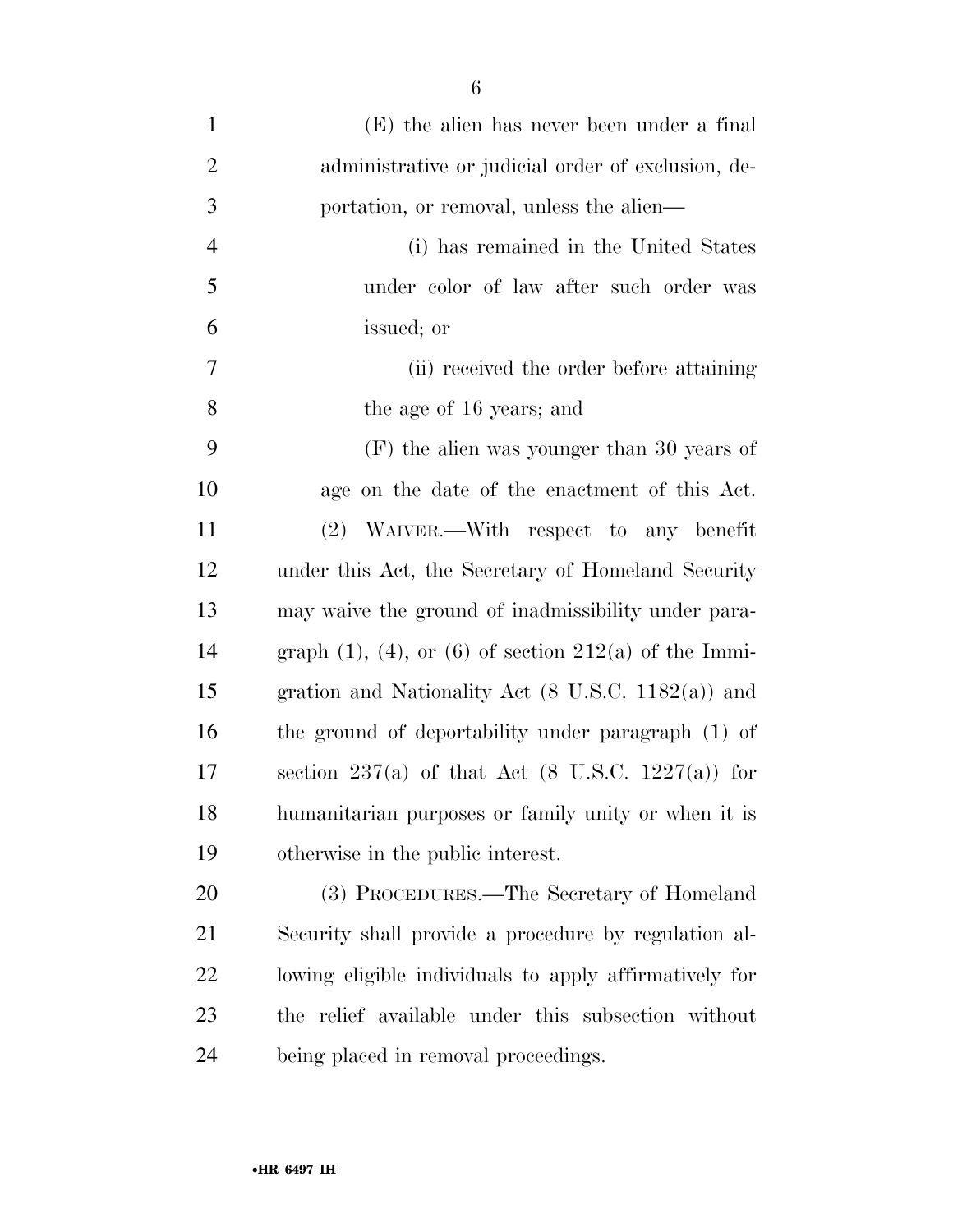(4) SURCHARGE.—The Secretary of Homeland Security shall charge and collect a surcharge of \$525 per application on all applications for relief under this subsection. Such surcharge shall be in ad- dition to the otherwise applicable application fee im- posed for the purpose of recovering the full costs of providing adjudication and processing services. Not- withstanding any other provision of law, including section 286 of the Immigration and Nationality Act (8 U.S.C. 1356), any surcharge collected under this paragraph shall be deposited as offsetting receipts in the General Fund of the Treasury and shall not be available for obligation or expenditure. (5) DEADLINE FOR SUBMISSION OF APPLICA-TION.—An alien shall submit an application for can-

 cellation of removal and conditional nonimmigrant status under this subsection no later than the date 18 that is 1 year after the later of—

 (A) the date the alien earned a high school diploma or obtained a general education devel-opment certificate in the United States; or

 (B) the effective date of the interim regu-lations under subsection (d).

 (6) SUBMISSION OF BIOMETRIC AND BIO-GRAPHIC DATA.—The Secretary of Homeland Secu-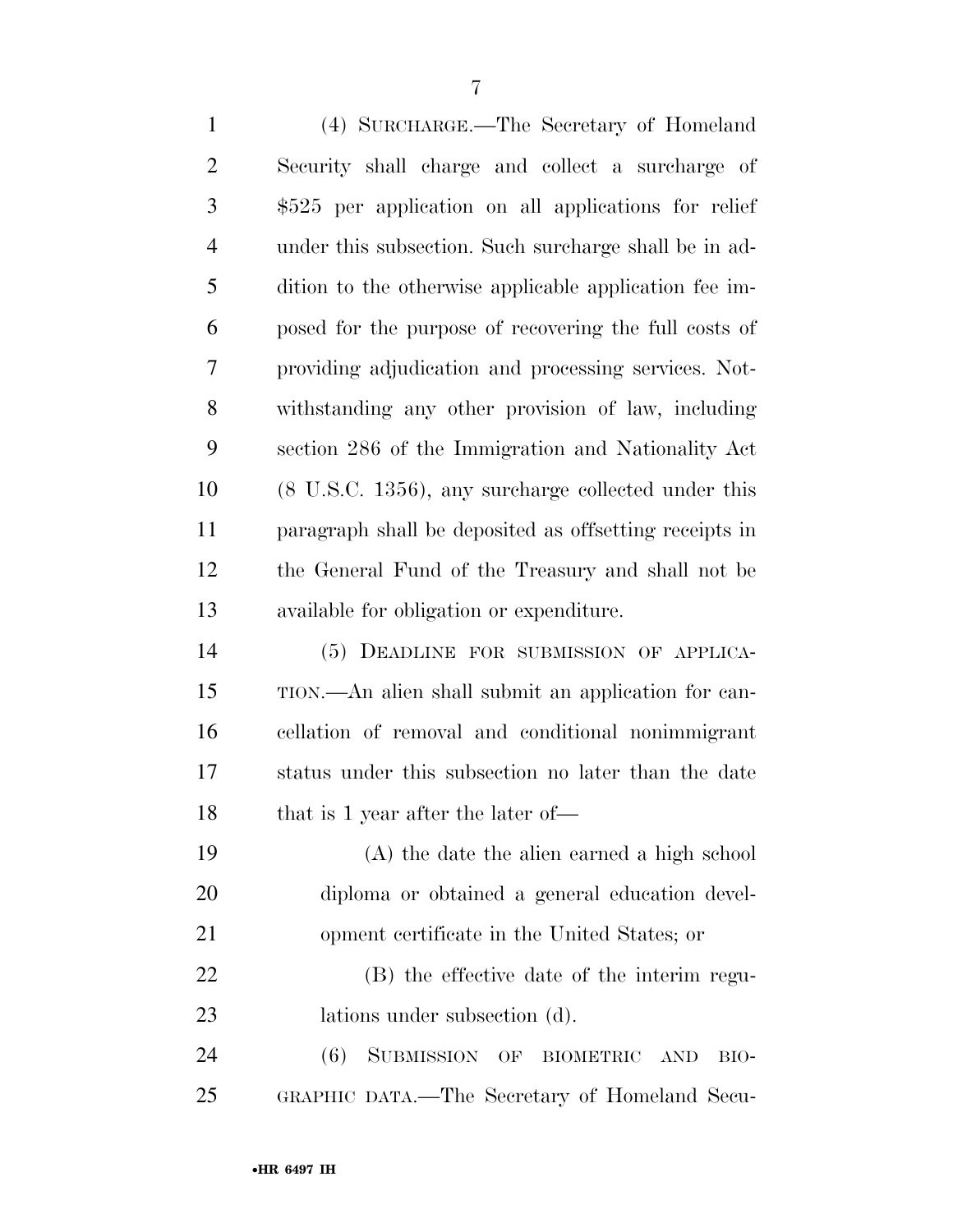| $\mathbf{1}$   | rity may not cancel the removal of an alien or grant |
|----------------|------------------------------------------------------|
| $\overline{2}$ | conditional nonimmigrant status to the alien under   |
| 3              | this subsection unless the alien submits biometric   |
| $\overline{4}$ | and biographic data, in accordance with procedures   |
| 5              | established by the Secretary. The Secretary shall    |
| 6              | provide an alternative procedure for applicants who  |
| 7              | are unable to provide such biometric or biographic   |
| 8              | data because of a physical impairment.               |
| 9              | (7) BACKGROUND CHECKS.—                              |
| 10             | REQUIREMENT FOR BACKGROUND<br>(A)                    |
| 11             | CHECKS.—The Secretary of Homeland Security           |
| 12             | shall utilize biometric, biographic, and other       |
| 13             | data that the Secretary determines is appro-         |
| 14             | priate—                                              |
| 15             | (i) to conduct security and law en-                  |
| 16             | forcement background checks of an alien              |
| 17             | seeking relief available under this sub-             |
| 18             | section; and                                         |
| 19             | (ii) to determine whether there is any               |
| 20             | criminal, national security, or other factor         |
| 21             | that would render the alien ineligible for           |
| 22             | such relief.                                         |
| 23             | (B)<br>COMPLETION<br>OF<br><b>BACKGROUND</b>         |
| 24             | CHECKS.—The security and law enforcement             |
| 25             | background checks required by subparagraph           |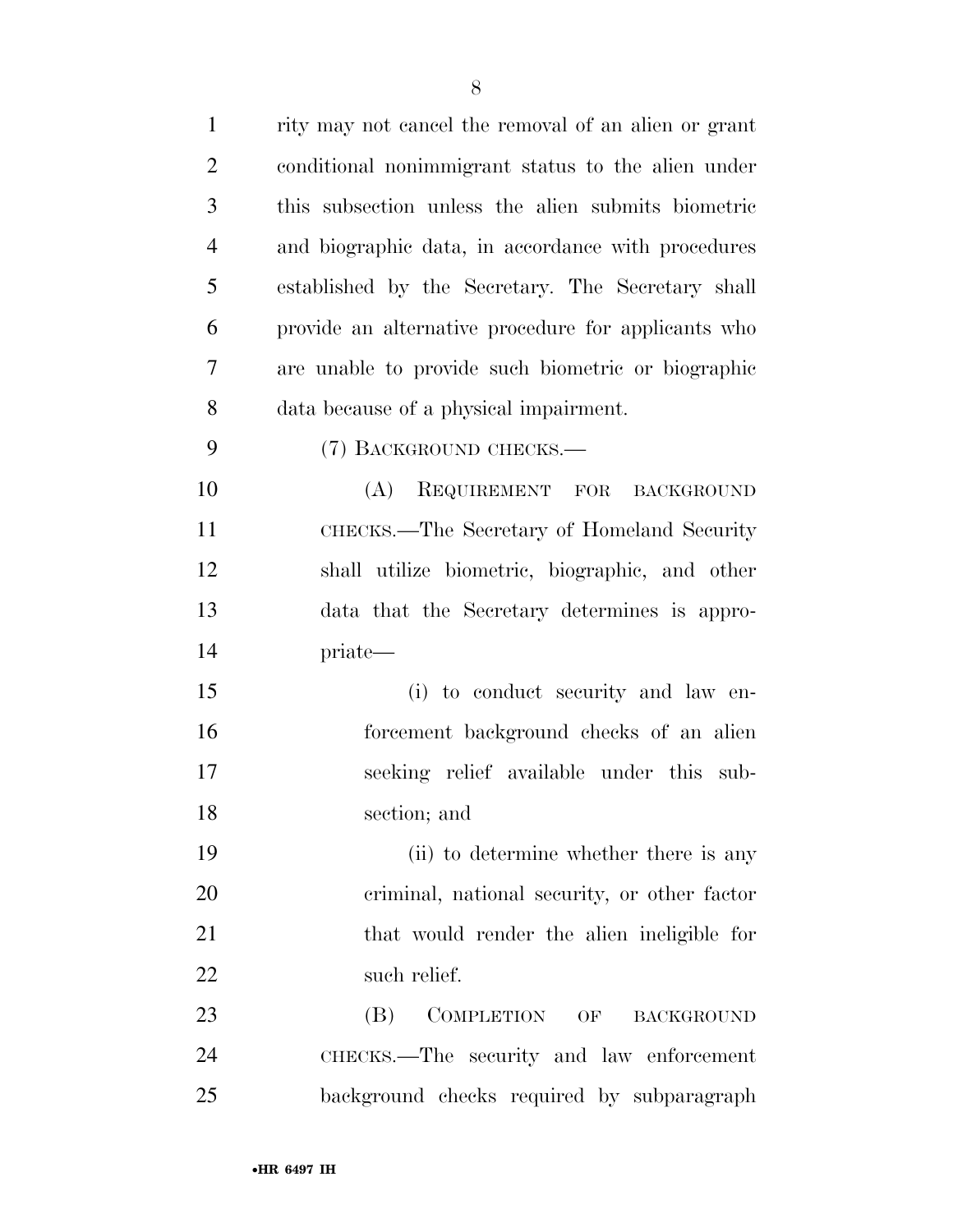(A) shall be completed, to the satisfaction of the Secretary, prior to the date the Secretary can- cels the removal of the alien under this sub-section.

 (8) MEDICAL EXAMINATION.—An alien applying for relief available under this subsection shall under- go a medical observation and examination. The Sec- retary of Homeland Security, with the concurrence of the Secretary of Health and Human Services, shall prescribe policies and procedures for the nature and timing of such observation and examination.

 (9) MILITARY SELECTIVE SERVICE.—An alien applying for relief available under this subsection shall establish that the alien has registered under the Military Selective Service Act (50 U.S.C. App. 451 et seq.), if the alien is subject to such registra-tion under that Act.

 (b) TERMINATION OF CONTINUOUS PERIOD.—For purposes of this section, any period of continuous resi- dence or continuous physical presence in the United States of an alien who applies for cancellation of removal under subsection (a) shall not terminate when the alien is served a notice to appear under section 239(a) of the Immigra-24 tion and Nationality Act  $(8 \text{ U.S.C. } 1229(a))$ .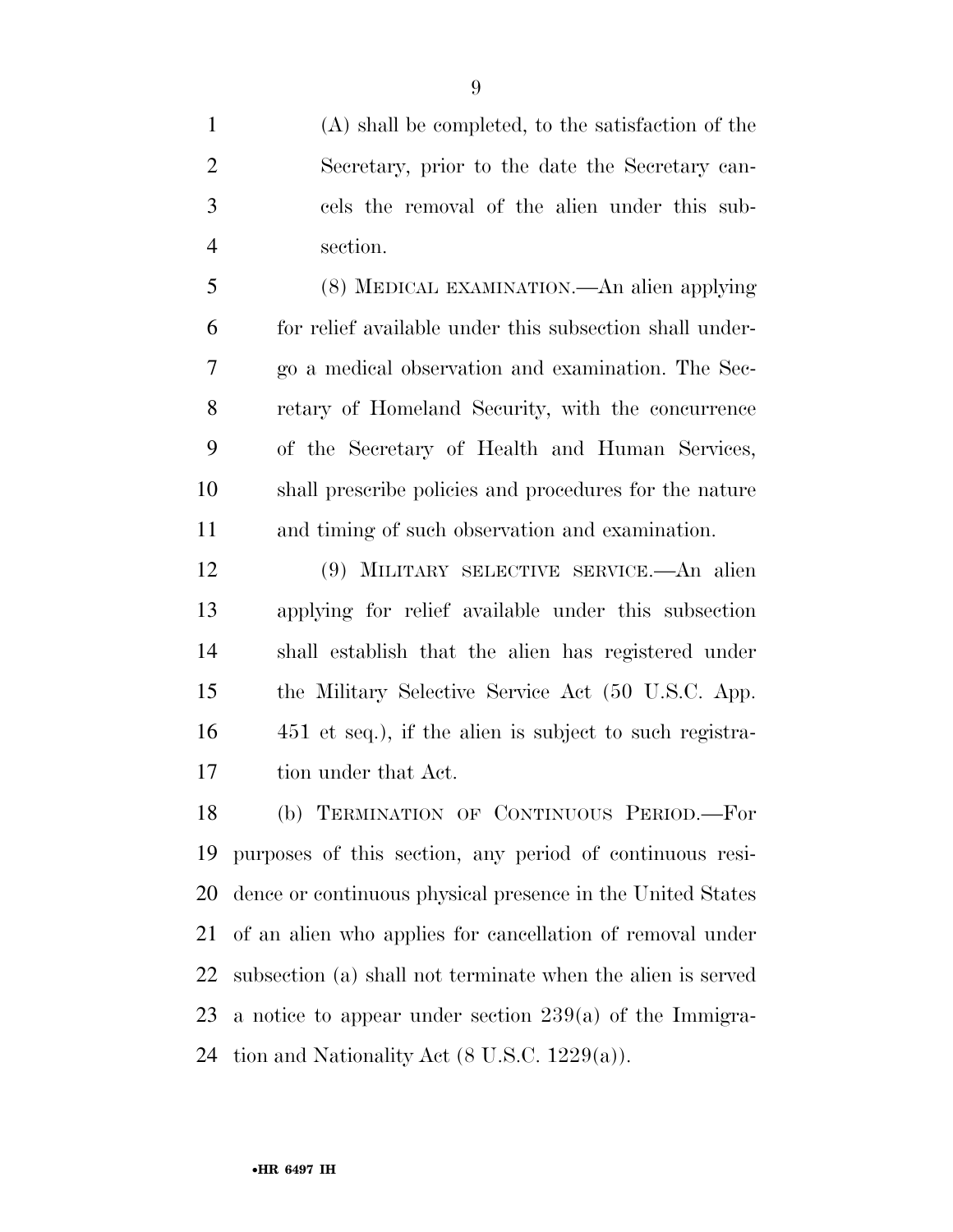(c) TREATMENT OF CERTAIN BREAKS IN PRES-ENCE.—

 (1) IN GENERAL.—An alien shall be considered to have failed to maintain continuous physical pres- ence in the United States under subsection (a) if the alien has departed from the United States for any period in excess of 90 days or for any periods in the aggregate exceeding 180 days.

 (2) EXTENSIONS FOR EXCEPTIONAL CIR- CUMSTANCES.—The Secretary of Homeland Security may extend the time periods described in paragraph (1) if the alien demonstrates that the failure to time- ly return to the United States was due to excep- tional circumstances. The exceptional circumstances determined sufficient to justify an extension should be no less compelling than serious illness of the alien, or death or serious illness of a parent, grand-parent, sibling, or child.

(d) REGULATIONS.—

20 (1) INITIAL PUBLICATION.—Not later than 180 days after the date of the enactment of this Act, the Secretary of Homeland Security shall publish regula-tions implementing this section.

 (2) INTERIM REGULATIONS.—Notwithstanding section 553 of title 5, United States Code, the regu-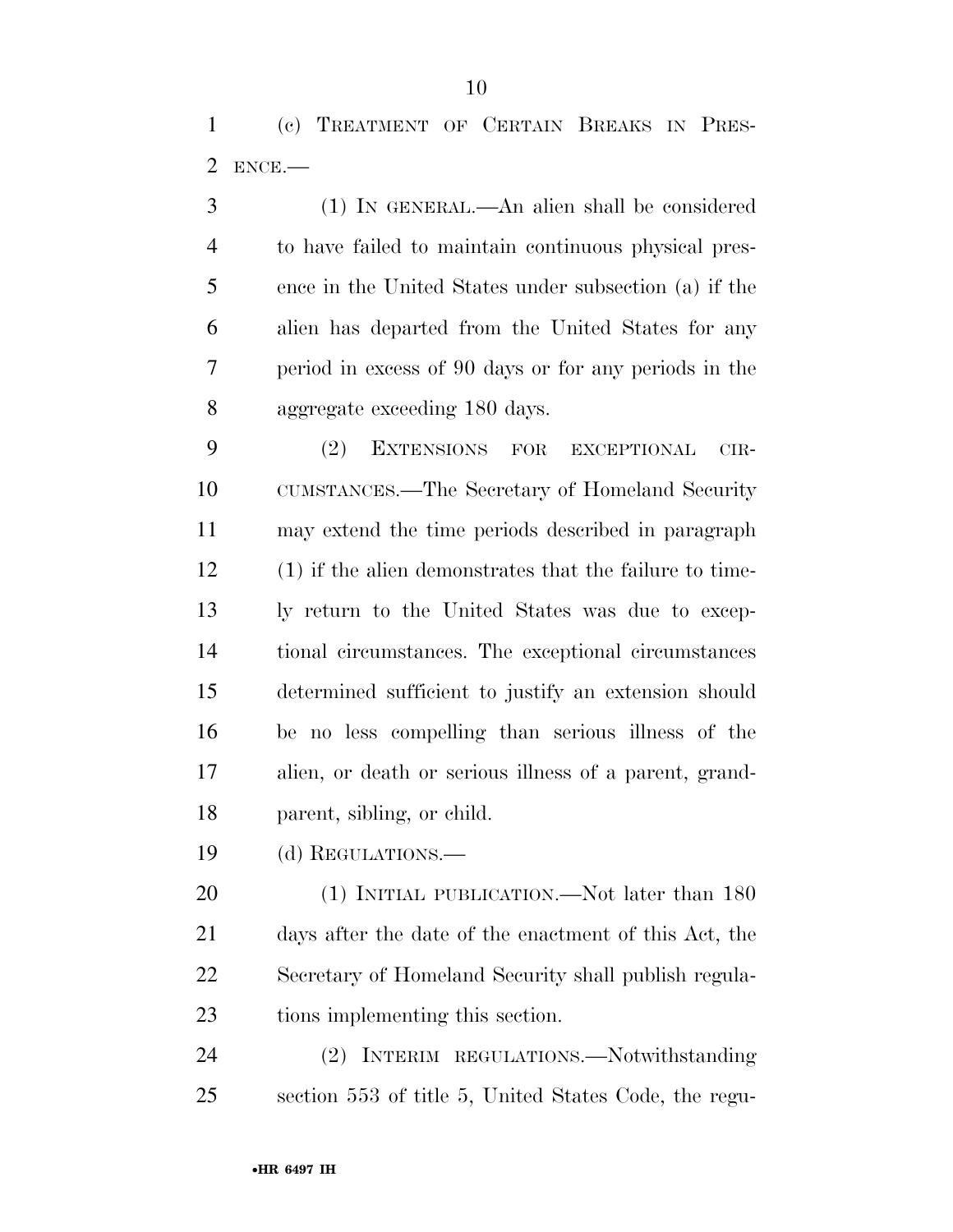| $\mathbf{1}$   | lations required by paragraph (1) shall be effective,        |
|----------------|--------------------------------------------------------------|
| $\overline{2}$ | on an interim basis, immediately upon publication            |
| 3              | but may be subject to change and revision after pub-         |
| $\overline{4}$ | lic notice and opportunity for a period of public com-       |
| 5              | ment.                                                        |
| 6              | (3) FINAL REGULATIONS.—Within a reasonable                   |
| 7              | time after publication of the interim regulations in         |
| 8              | accordance with paragraph (1), the Secretary of              |
| 9              | Homeland Security shall publish final regulations            |
| 10             | implementing this section.                                   |
| 11             | (e) REMOVAL OF ALIEN.—The Secretary of Home-                 |
| 12             | land Security may not remove any alien who—                  |
| 13             | (1) has a pending application for conditional                |
| 14             | nonimmigrant status under this Act; and                      |
| 15             | (2) establishes prima facie eligibility for can-             |
| 16             | cellation of removal and conditional nonimmigrant            |
| 17             | status under subsection (a).                                 |
| 18             | SEC. 5. CONDITIONAL NONIMMIGRANT STATUS.                     |
| 19             | (a) LENGTH OF STATUS.—Conditional nonimmigrant               |
| 20             | status granted under section 4 shall be valid for an initial |
| 21             | period of 5 years, subject to termination under subsection   |
| 22             | (c) of this section.                                         |
| 23             | (b) TERMS OF CONDITIONAL NONIMMIGRANT STA-                   |
| 24             | $TUS$ .                                                      |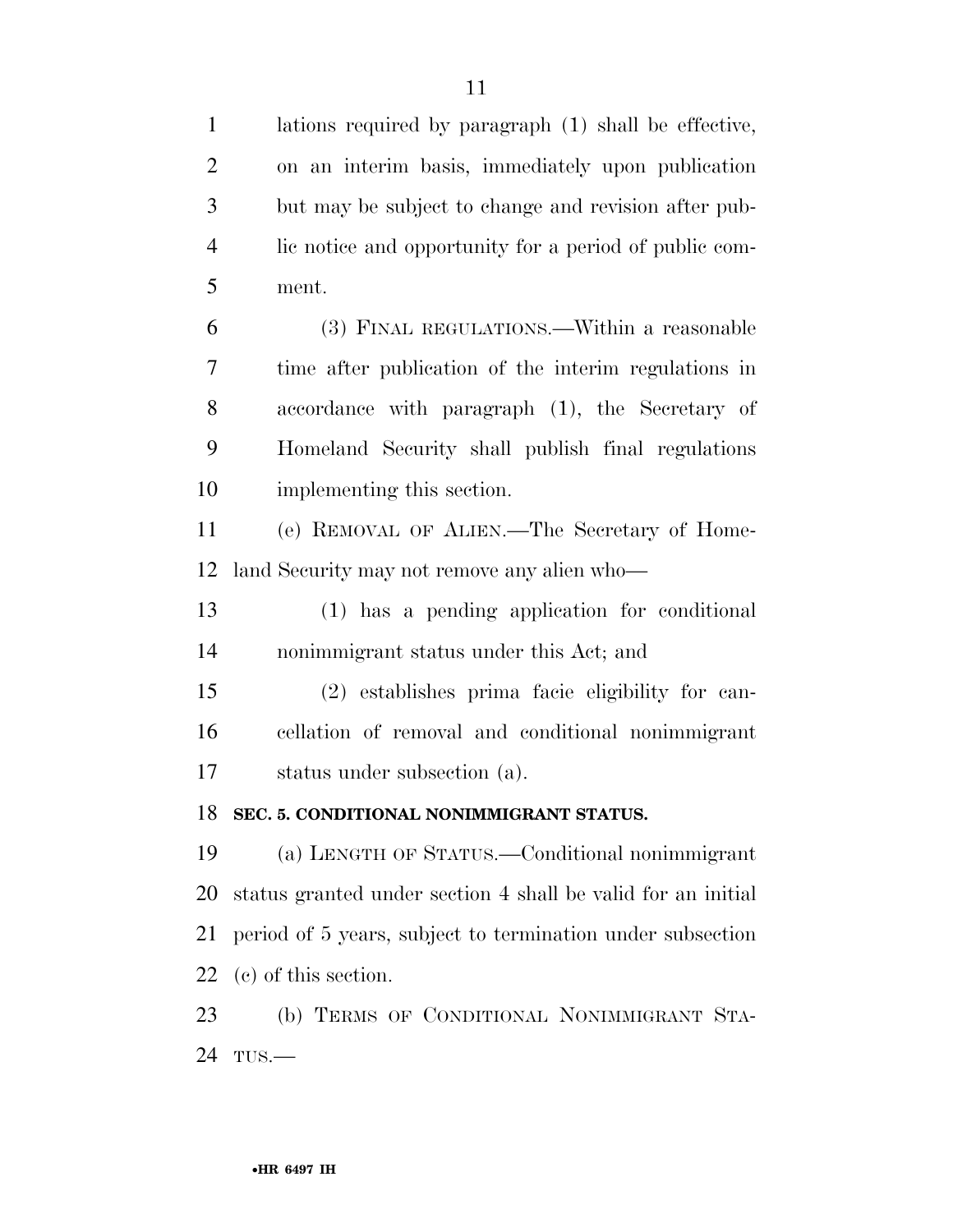| $\mathbf{1}$   | (1)<br>EMPLOYMENT.—A conditional<br>non-              |
|----------------|-------------------------------------------------------|
| $\overline{2}$ | immigrant shall be authorized to be employed in the   |
| 3              | United States incident to conditional nonimmigrant    |
| $\overline{4}$ | status.                                               |
| 5              | $(2)$ TRAVEL.—A conditional nonimmigrant may          |
| 6              | travel outside the United States and may be admit-    |
| 7              | ted (if otherwise admissible) upon return to the      |
| 8              | United States without having to obtain a visa if—     |
| 9              | $(A)$ the alien is the bearer of valid, unex-         |
| 10             | pired documentary evidence of conditional non-        |
| 11             | immigrant status; and                                 |
| 12             | (B) the alien's absence from the United               |
| 13             | States was not for a period exceeding 180 days.       |
| 14             | (c) TERMINATION OF STATUS.—                           |
| 15             | (1) IN GENERAL.—The Secretary of Homeland             |
| 16             | Security shall terminate the conditional<br>non-      |
| 17             | immigrant status of any alien if the Secretary deter- |
| 18             | mines that the alien—                                 |
| 19             | (A) ceases to meet the requirements of                |
| 20             | subparagraph (B) or (C) of section $4(a)(1)$ ;        |
| 21             | (B) has become a public charge; or                    |
| 22             | (C) has received a dishonorable or other              |
| 23             | than honorable discharge from the Armed               |
| 24             | Forces.                                               |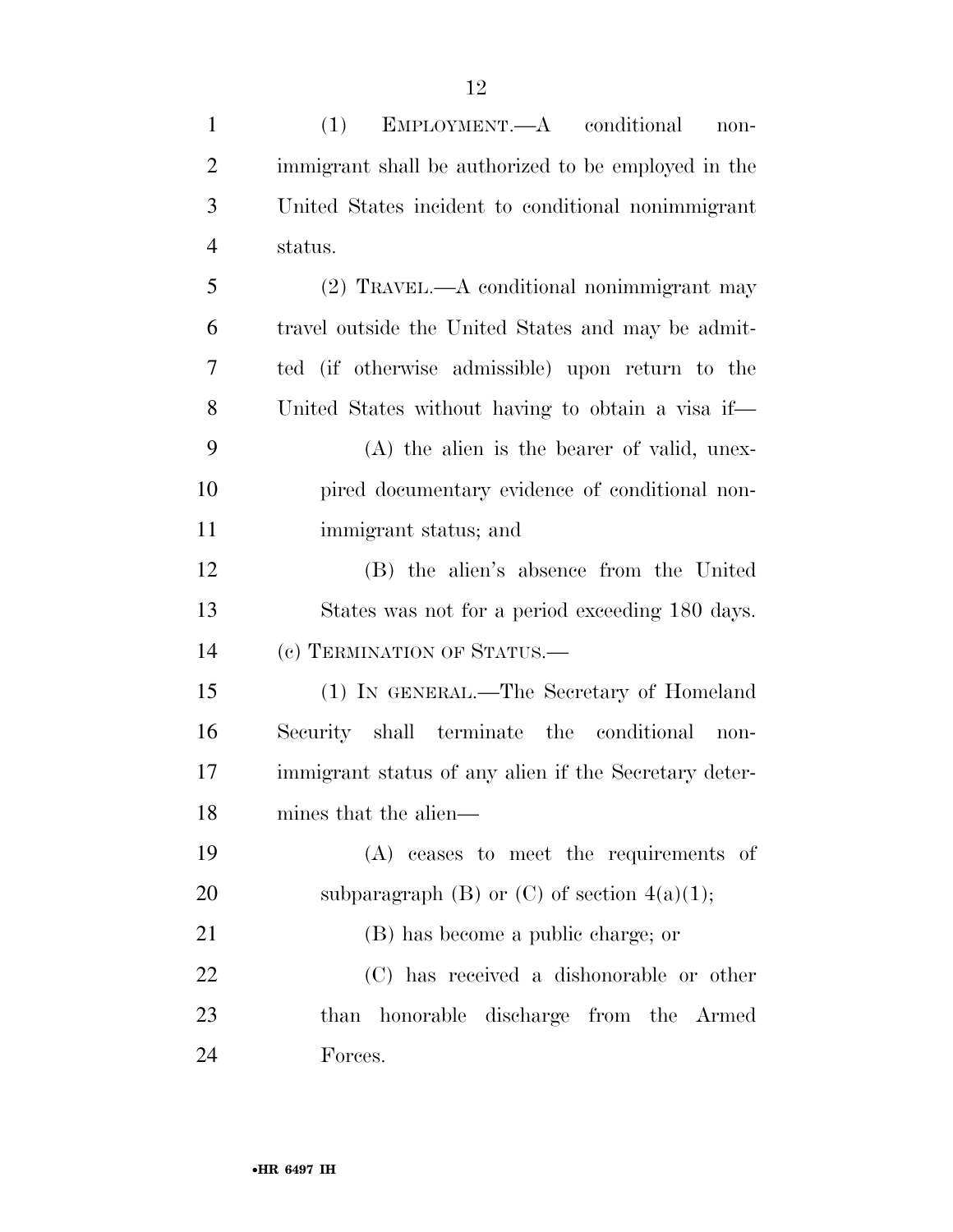| $\mathbf{1}$   | (2) RETURN TO PREVIOUS IMMIGRATION STA-              |
|----------------|------------------------------------------------------|
| $\overline{c}$ | TUS.—Any alien whose conditional nonimmigrant        |
| 3              | status is terminated under paragraph (1) shall re-   |
| $\overline{4}$ | turn to the immigration status the alien had imme-   |
| 5              | diately prior to receiving conditional nonimmigrant  |
| 6              | status.                                              |
| $\tau$         | (d) EXTENSION OF STATUS.—                            |
| 8              | (1) ELIGIBILITY.—The Secretary of Homeland           |
| 9              | Security shall extend the conditional nonimmigrant   |
| 10             | status of an alien for a second period of 5 years if |
| 11             | the following requirements are met:                  |
| 12             | (A) The alien has demonstrated good                  |
| 13             | moral character during the entire period the         |
| 14             | alien has been a conditional nonimmigrant.           |
| 15             | (B) The alien is in compliance with section          |
| 16             | $4(a)(1)(C)$ .                                       |
| 17             | (C) The alien has not abandoned the                  |
| 18             | alien's residence in the United States. For pur-     |
| 19             | poses of this subparagraph—                          |
| 20             | (i) the Secretary shall presume that                 |
| 21             | the alien has abandoned such residence if            |
| 22             | the alien is absent from the United States           |
| 23             | for more than 365 days, in the aggregate,            |
| 24             | during the period of conditional<br>non-             |
| 25             | immigrant status, unless the alien dem-              |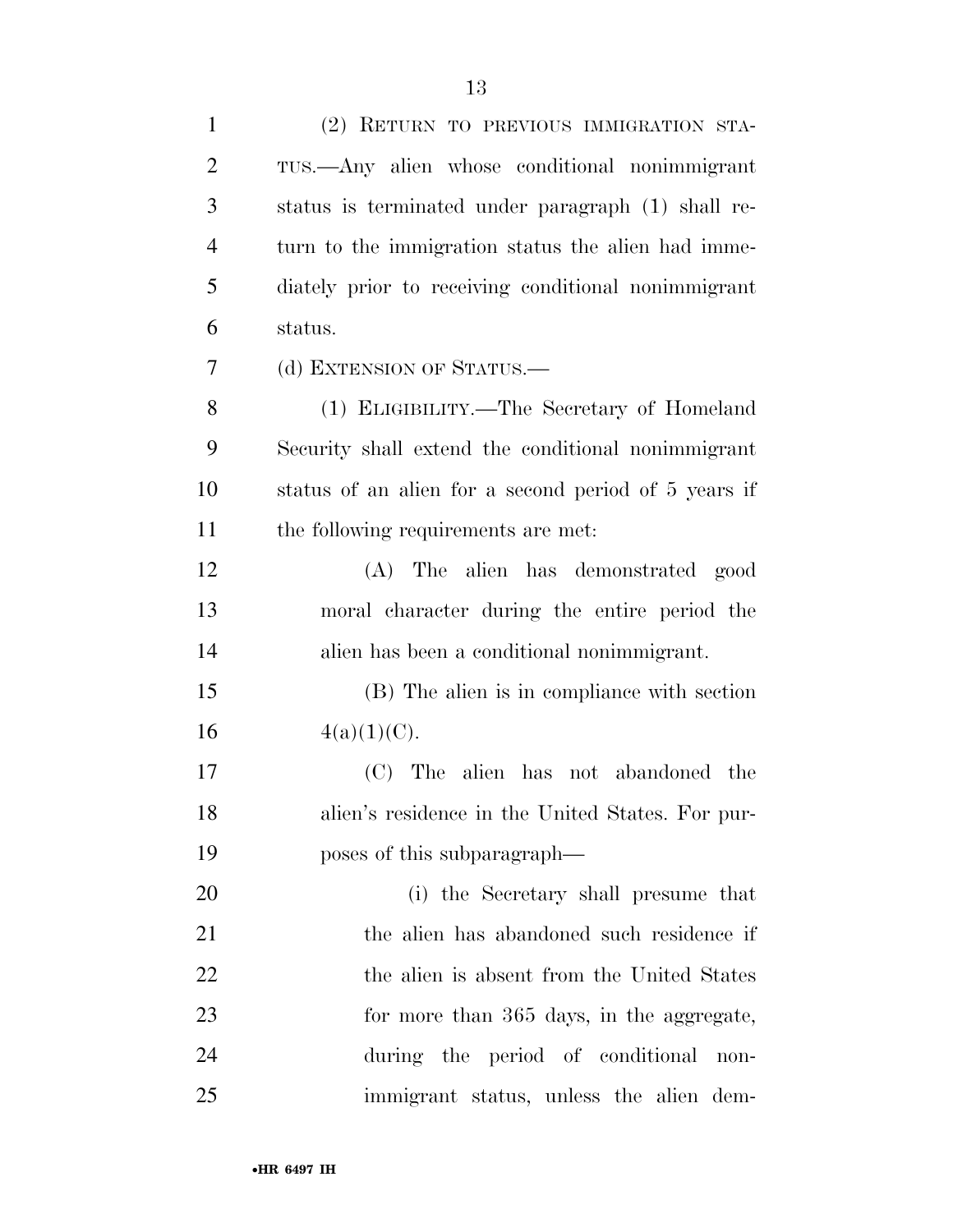| $\mathbf{1}$   | onstrates that the alien has not abandoned                     |
|----------------|----------------------------------------------------------------|
| $\overline{2}$ | the alien's residence; and                                     |
| 3              | (ii) an alien who is absent from the                           |
| $\overline{4}$ | United States due to active service in the                     |
| 5              | Armed Forces has not abandoned the                             |
| 6              | alien's residence in the United States dur-                    |
| 7              | ing the period of such service.                                |
| 8              | (D) The alien—                                                 |
| 9              | (i) has acquired a degree from an in-                          |
| 10             | stitution of higher education in the United                    |
| 11             | States or has completed at least 2 years, in                   |
| 12             | good standing, in a program for a bach-                        |
| 13             | elor's degree or higher degree in the                          |
| 14             | United States; or                                              |
| 15             | (ii) has served in the Armed Forces                            |
| 16             | for at least 2 years and, if discharged, has                   |
| 17             | received an honorable discharge.                               |
| 18             | (E) The alien has provided a list of each                      |
| 19             | secondary school (as that term is defined in sec-              |
| 20             | tion 9101 of the Elementary and Secondary                      |
| 21             | Education Act of 1965 $(20 \text{ U.S.C. } 7801)$ that         |
| 22             | the alien attended in the United States.                       |
| 23             | (2) SURCHARGE.—The Secretary of Homeland                       |
| 24             | Security shall charge and collect a surcharge of               |
| 25             | $\text{$}2,000$ per application on all applications for an ex- |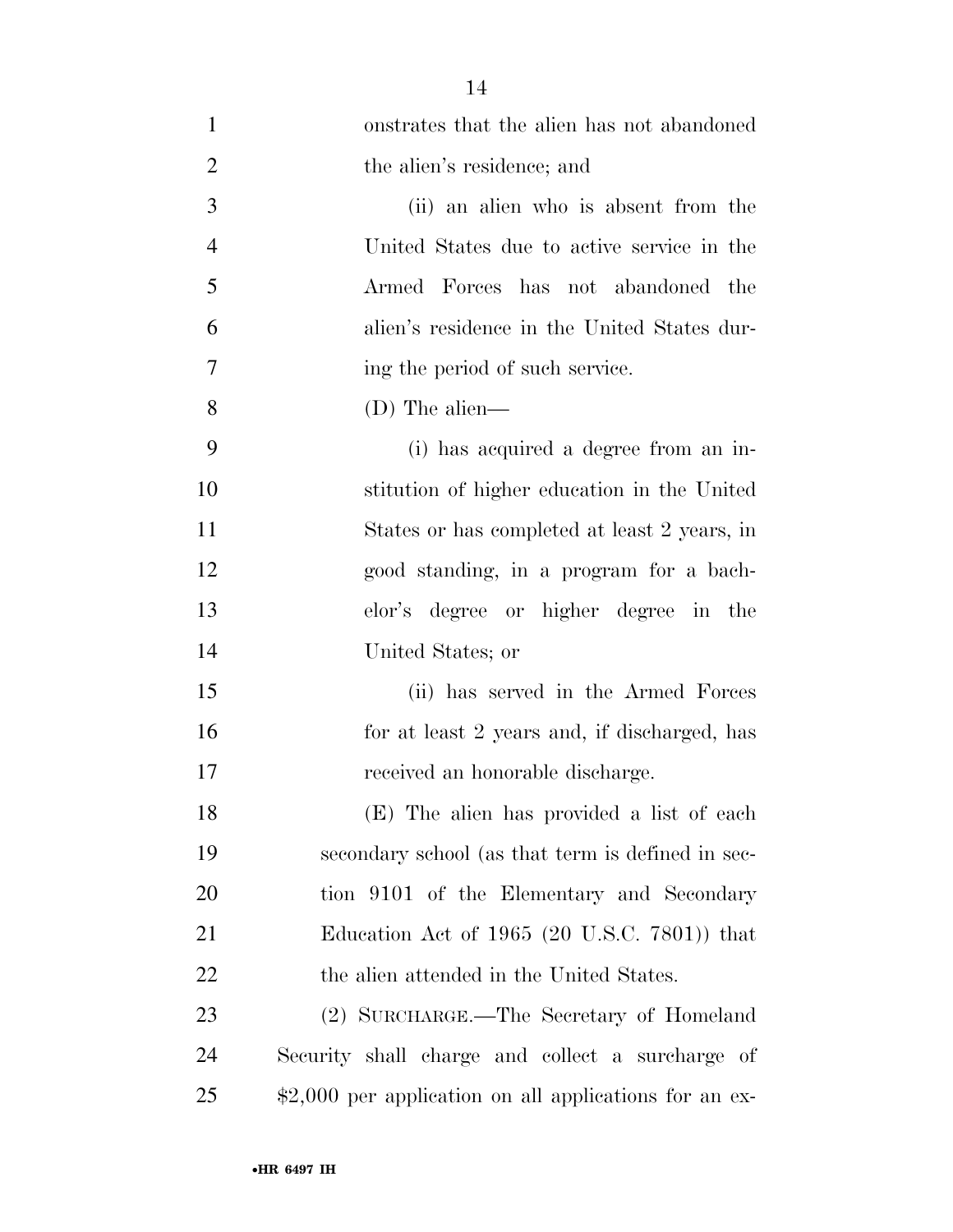| $\mathbf{1}$   | tension under this subsection. Such surcharge shall    |
|----------------|--------------------------------------------------------|
| $\overline{2}$ | be in addition to the otherwise applicable application |
| 3              | fee imposed for the purpose of recovering the full     |
| $\overline{4}$ | costs of providing adjudication and processing serv-   |
| 5              | ices. Notwithstanding any other provision of law, in-  |
| 6              | cluding section 286 of the Immigration and Nation-     |
| 7              | ality Act (8 U.S.C. 1356), any surcharge collected     |
| 8              | under this paragraph shall be deposited as offsetting  |
| 9              | receipts in the General Fund of the Treasury and       |
| 10             | shall not be available for obligation or expenditure.  |
| 11             | (3) HARDSHIP EXCEPTION.—The Secretary of               |
| 12             | Homeland Security may, in the Secretary's discre-      |
| 13             | tion, extend the conditional nonimmigrant status of    |
| 14             | an alien if the alien—                                 |
| 15             | (A) satisfies the requirements of subpara-             |
| 16             | graphs $(A)$ , $(B)$ , and $(C)$ of paragraph $(1)$ ;  |
| 17             | (B) demonstrates compelling circumstances              |
| 18             | for the inability to complete the requirements         |
| 19             | described in paragraph $(1)(D)$ ; and                  |
| 20             | (C) demonstrates that the alien's removal              |
| 21             | from the United States would result in excep-          |
| 22             | tional and extremely unusual hardship to the           |
| 23             | alien or the alien's spouse, parent, or child who      |
| 24             | is a citizen or a lawful permanent resident of         |
| 25             | the United States.                                     |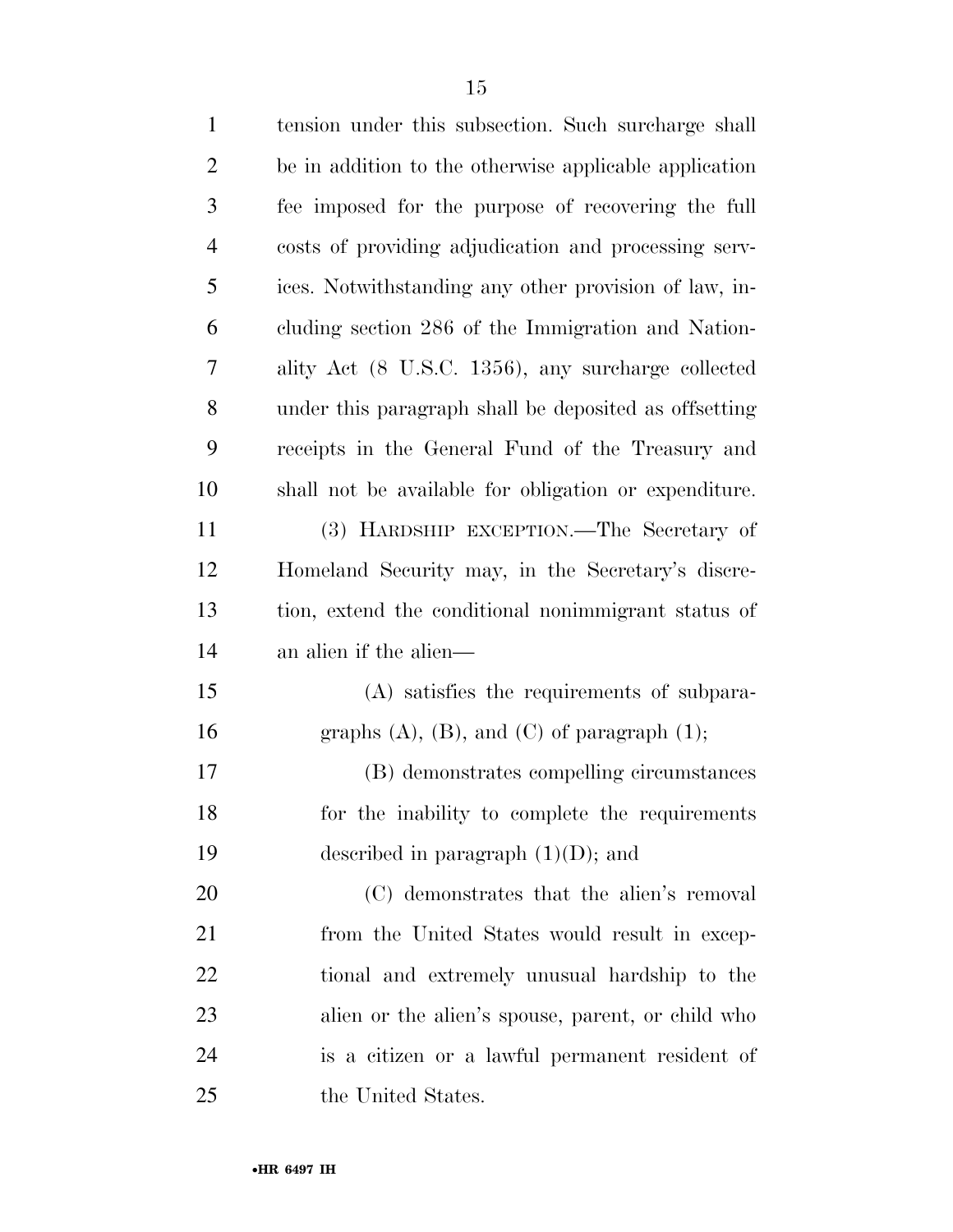### **SEC. 6. ADJUSTMENT OF STATUS.**

 (a) IN GENERAL.—A conditional nonimmigrant may file with the Secretary of Homeland Security, in accord- ance with subsection (c), an application to have the alien's status adjusted to that of an alien lawfully admitted for permanent residence. The application shall provide, under penalty of perjury, the facts and information so that the Secretary may make the determination described in para-graph (b)(1).

 (b) ADJUDICATION OF APPLICATION FOR ADJUST-MENT OF STATUS.—

 (1) IN GENERAL.—If an application is filed in accordance with subsection (a) for an alien, the Sec- retary of Homeland Security shall make a deter- mination as to whether the alien meets the require- ments set out in paragraphs (1) through (4) of sub-section (d).

 (2) ADJUSTMENT OF STATUS IF FAVORABLE DETERMINATION.—If the Secretary determines that the alien meets such requirements, the Secretary shall notify the alien of such determination and ad-22 just the alien's status to that of an alien lawfully ad- mitted for permanent residence, effective as of the date of approval of the application.

•**HR 6497 IH** (3) TERMINATION IF ADVERSE DETERMINA-TION.—If the Secretary determines that the alien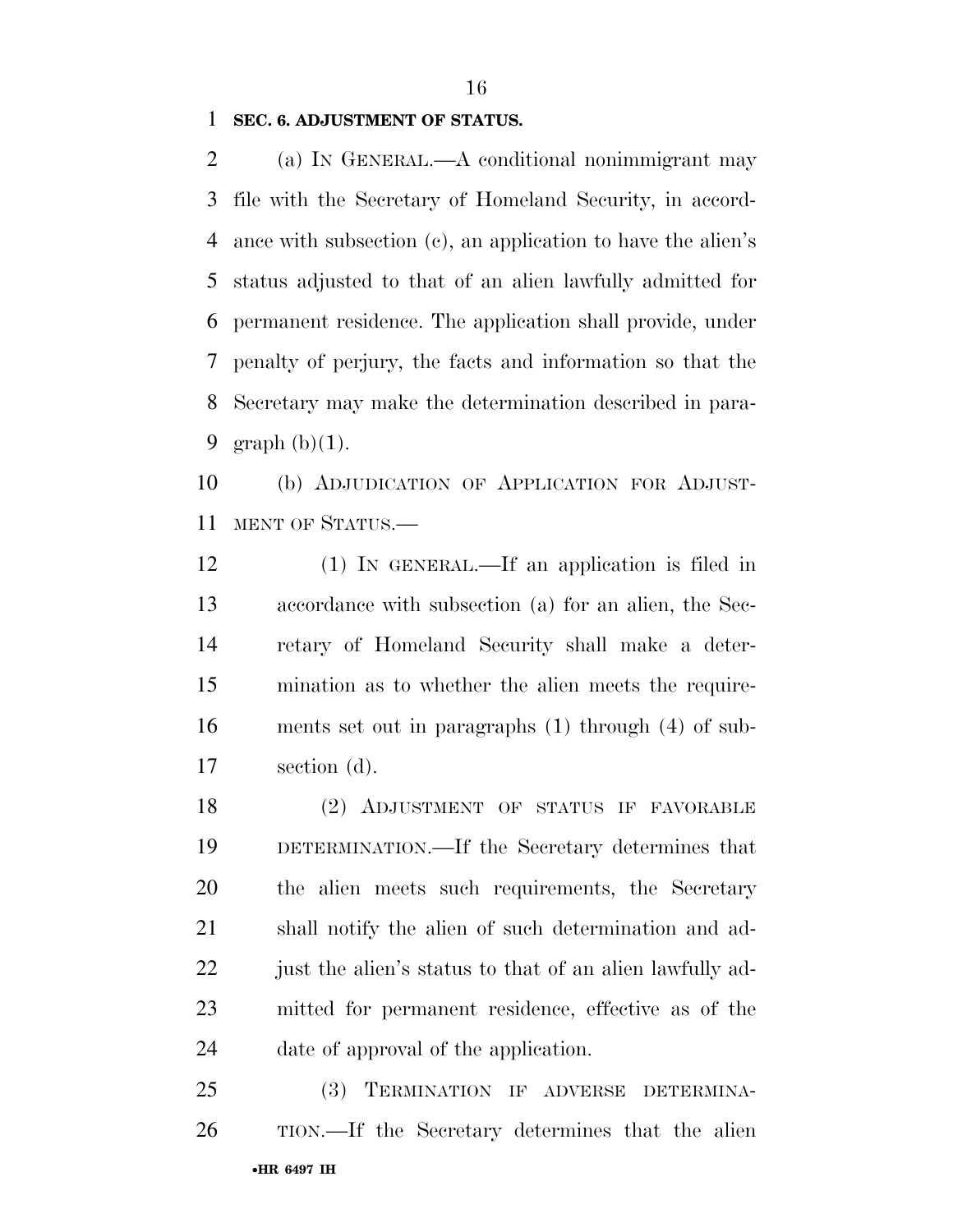does not meet such requirements, the Secretary shall notify the alien of such determination and terminate the conditional nonimmigrant status of the alien as of the date of the determination.

 (c) TIME TO FILE APPLICATION.—An alien shall file an application for adjustment of status during the period beginning 1 year before and ending on either the date that is 10 years after the date of the initial grant of conditional nonimmigrant status or any other expiration date of the conditional nonimmigrant status as extended by the Sec- retary of Homeland Security in accordance with this Act. The alien shall be deemed to be in conditional non- immigrant status in the United States during the period in which such application is pending.

 (d) CONTENTS OF APPLICATION.—Each application for an alien under subsection (a) shall contain information to permit the Secretary of Homeland Security to deter-mine whether each of the following requirements is met:

 (1) The alien has demonstrated good moral character during the entire period the alien has been a conditional nonimmigrant.

 (2) The alien is in compliance with section 23  $4(a)(1)(C)$ .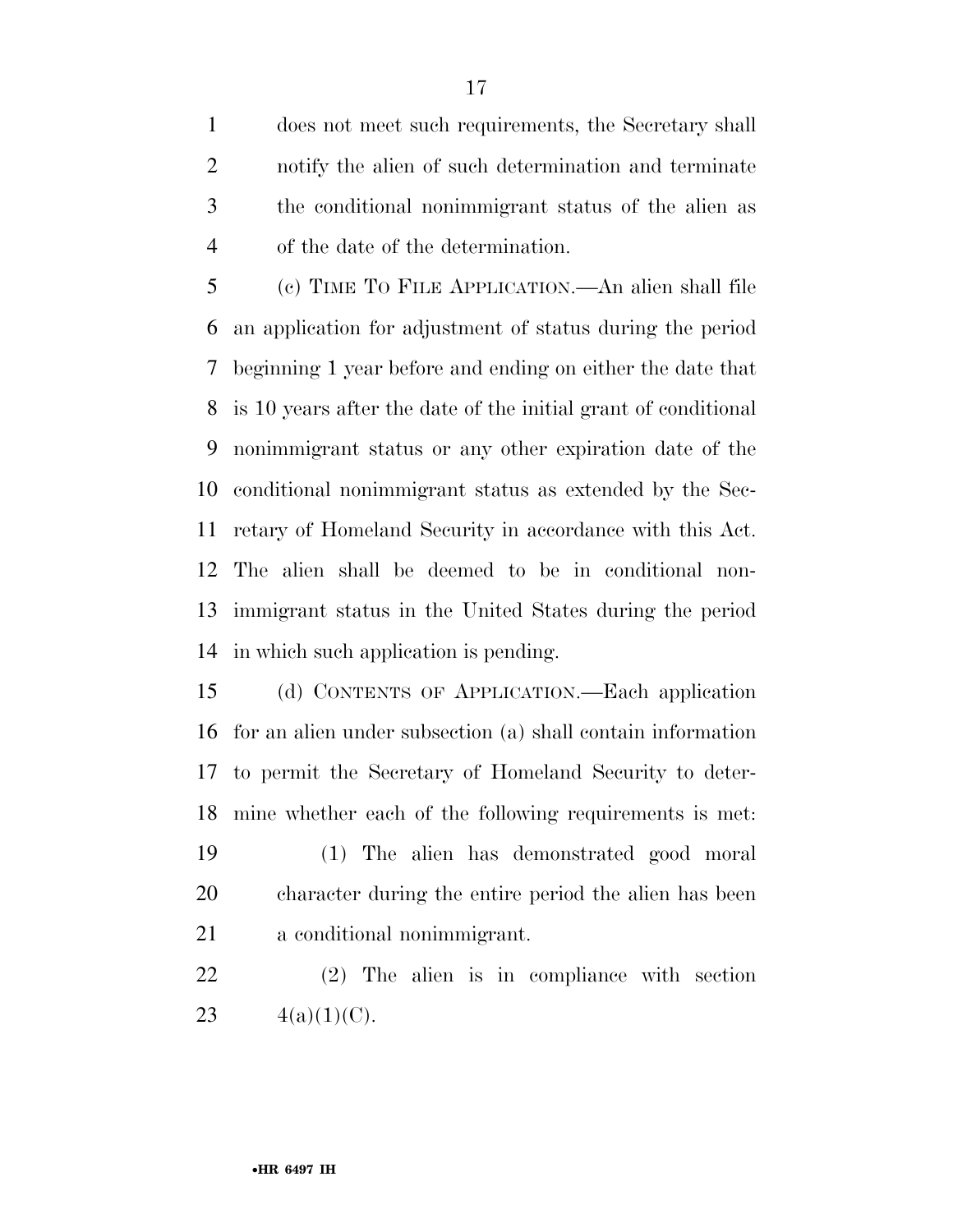(A) the Secretary shall presume that the alien has abandoned such residence if the alien is absent from the United States for more than 730 days, in the aggregate, during the period of conditional nonimmigrant status, unless the alien demonstrates that the alien has not aban-doned the alien's residence; and

 (B) an alien who is absent from the United States due to active service in the Armed Forces has not abandoned the alien's residence 14 in the United States during the period of such service.

 (4) If previously granted a hardship exception under section 5(d)(3) from the requirements of sec-18 tion  $5(d)(1)(D)$  with respect to extension of condi- tional nonimmigrant status, the alien has subse- quently complied with such requirements, unless the alien is granted a hardship exception with respect to adjustment of status under the criteria described in 23 section  $5(d)(3)$ .

(e) CITIZENSHIP REQUIREMENT.—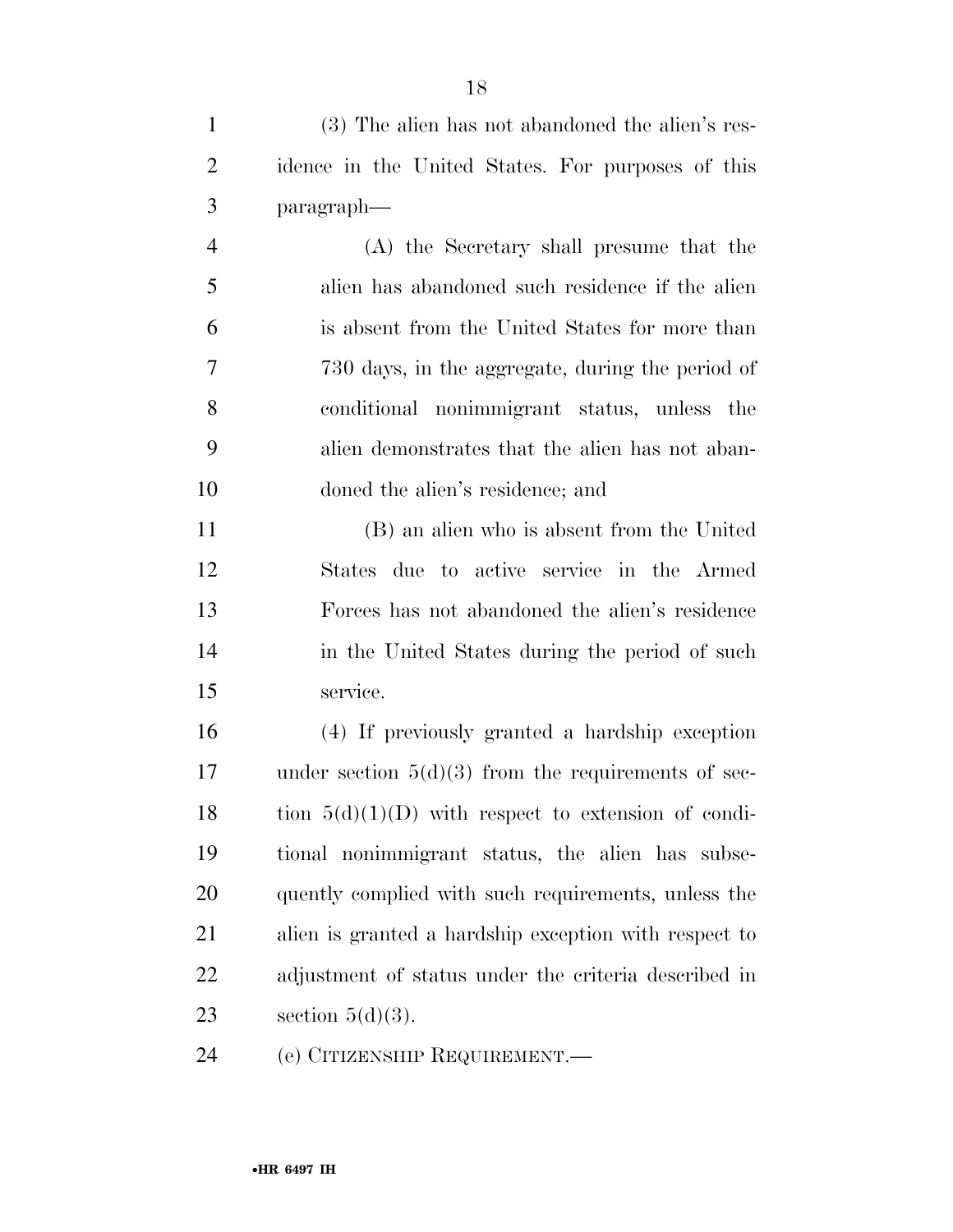| $\mathbf{1}$   | (1) IN GENERAL.—Except as provided in para-                |
|----------------|------------------------------------------------------------|
| $\overline{2}$ | $graph (2)$ , the status of a conditional nonimmigrant     |
| 3              | shall not be adjusted to permanent resident status         |
| 4              | unless the alien demonstrates that the alien satisfies     |
| 5              | the requirements of section $312(a)$ of the Immigra-       |
| 6              | tion and Nationality Act $(8 \text{ U.S.C. } 1423(a))$ .   |
| 7              | (2) EXCEPTION.—Paragraph (1) shall<br>not                  |
| 8              | apply to an alien who is unable because of a physical      |
| 9              | or developmental disability or mental impairment to        |
| 10             | meet the requirements of such paragraph.                   |
| 11             | (f) PAYMENT OF FEDERAL TAXES.—                             |
| 12             | (1) IN GENERAL.—Not later than the date on                 |
| 13             | which an application is filed under subsection (a) for     |
| 14             | adjustment of status, the alien shall satisfy any ap-      |
| 15             | plicable Federal tax liability due and owing on such       |
| 16             | date.                                                      |
| 17             | (2)<br>APPLICABLE FEDERAL TAX LIABILITY.-                  |
| 18             | For purposes of paragraph (1), the term "applicable        |
| 19             | Federal tax liability" means liability for Federal         |
| 20             | taxes imposed under the Internal Revenue Code of           |
| 21             | 1986, including any penalties and interest thereon.        |
| 22             | (g) SUBMISSION OF BIOMETRIC AND BIOGRAPHIC                 |
| 23             | DATA.—The Secretary of Homeland Security may not ad-       |
| 24             | just the status of an alien under this section unless the  |
| 25             | alien submits biometric and biographic data, in accordance |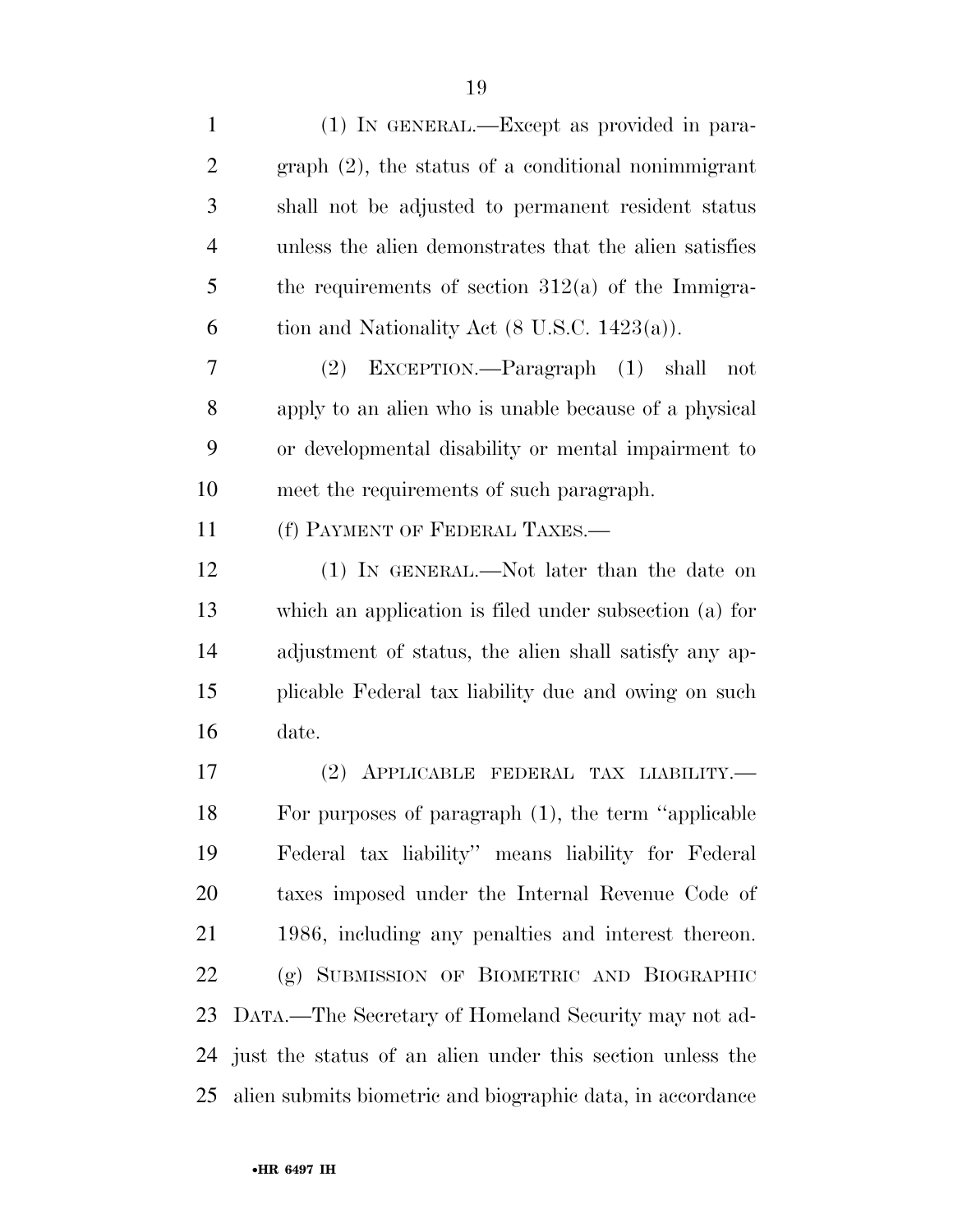with procedures established by the Secretary. The Sec- retary shall provide an alternative procedure for applicants who are unable to provide such biometric or biographic data because of a physical impairment.

(h) BACKGROUND CHECKS.—

 (1) REQUIREMENT FOR BACKGROUND CHECKS.—The Secretary of Homeland Security shall utilize biometric, biographic, and other data that the Secretary determines appropriate—

 (A) to conduct security and law enforce- ment background checks of an alien applying for adjustment of status under this section; and

 (B) to determine whether there is any criminal, national security, or other factor that would render the alien ineligible for such ad-justment of status.

17 (2) COMPLETION OF BACKGROUND CHECKS. The security and law enforcement background checks required by paragraph (1) shall be completed, to the satisfaction of the Secretary, prior to the date 21 the Secretary grants adjustment of status.

 (i) EXEMPTION FROM NUMERICAL LIMITATIONS.— Nothing in this section or in any other law may be con-strued to apply a numerical limitation on the number of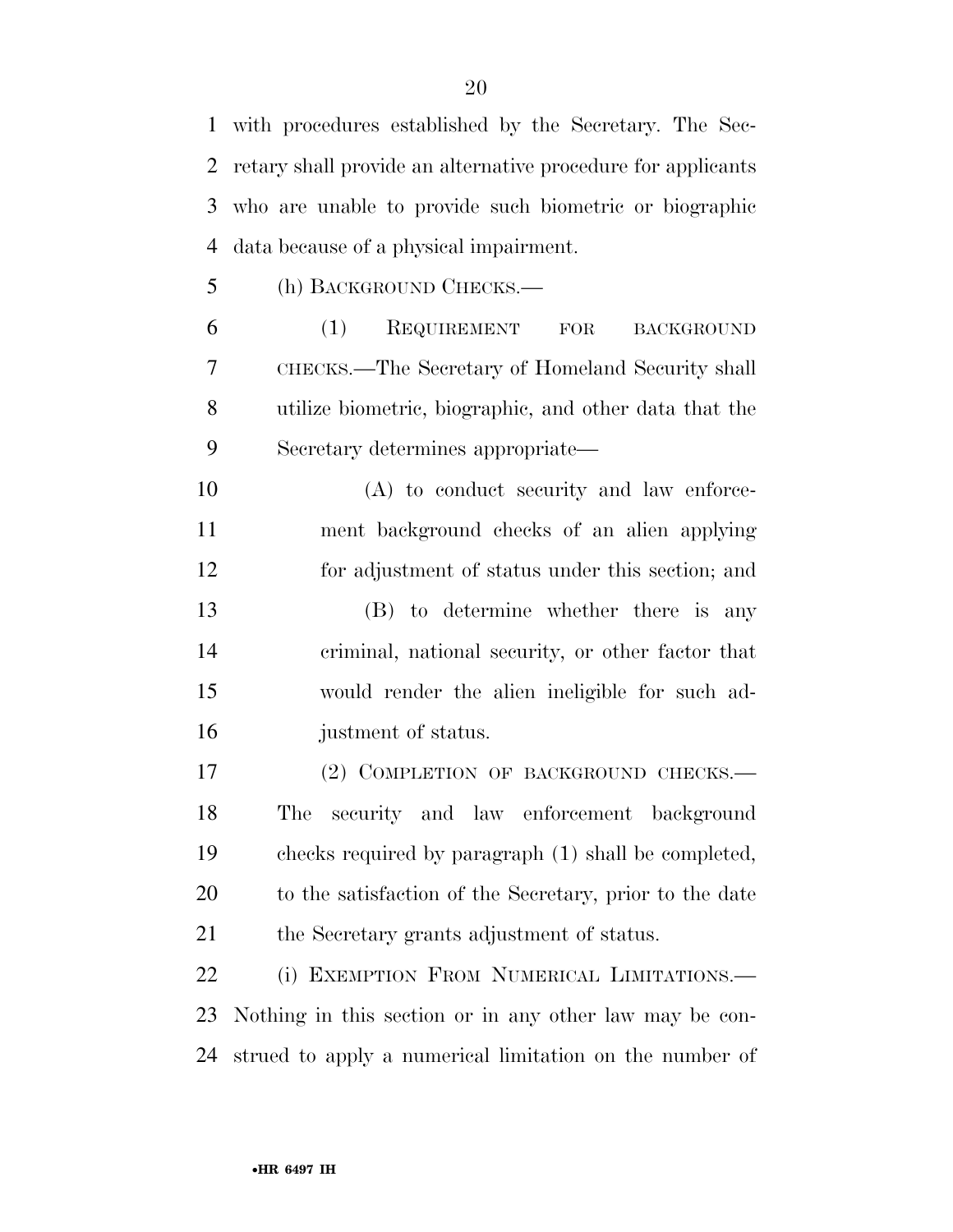aliens who may be eligible for adjustment of status under this section.

 (j) ELIGIBILITY FOR NATURALIZATION.—An alien whose status is adjusted under this section to that of an alien lawfully admitted for permanent residence may be naturalized upon compliance with all the requirements of the immigration laws except the provisions of paragraph (1) of section 316(a) of the Immigration and Nationality Act (8 U.S.C. 1427(a)), if such person immediately pre- ceding the date of filing the application for naturalization has resided continuously, after being lawfully admitted for permanent residence, within the United States for at least 3 years, and has been physically present in the United States for periods totaling at least half of that time and has resided within the State or the district of U.S. Citizen- ship and Immigration Services in the United States in which the applicant filed the application for at least 3 months. An alien described in this subsection may file the application for naturalization as provided in the second sentence of subsection (a) of section 334 of the Immigra-tion and Nationality Act (8 U.S.C. 1445).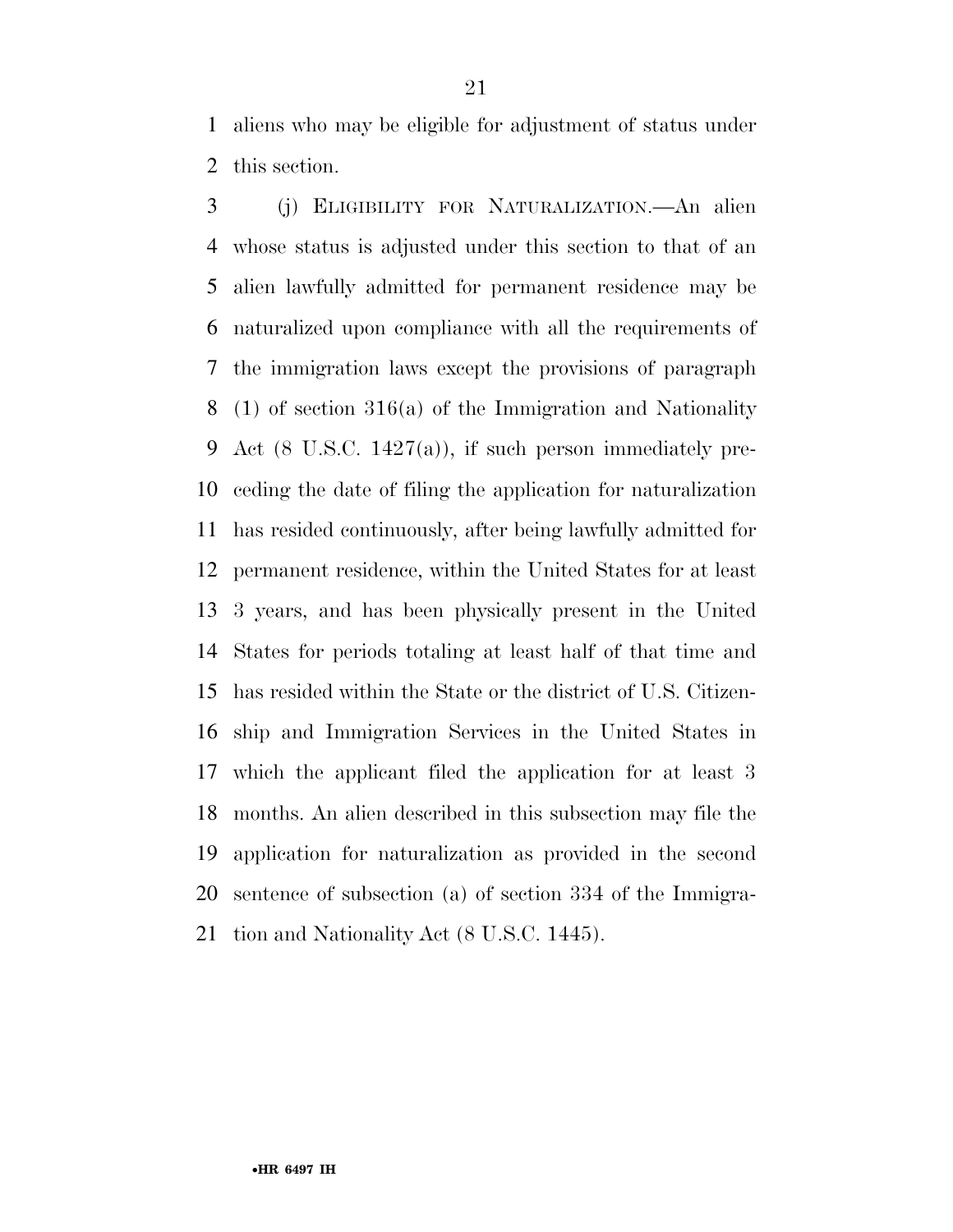## **SEC. 7. TREATMENT OF ALIENS MEETING REQUIREMENTS FOR EXTENSION OF CONDITIONAL NON-IMMIGRANT STATUS.**

 If, on the date of the enactment of this Act, an alien 5 has satisfied all the requirements of section  $4(a)(1)$  and 6 section  $5(d)(1)(D)$ , the Secretary of Homeland Security may cancel removal and grant conditional nonimmigrant status in accordance with section 4, and may extend condi- tional nonimmigrant status in accordance with section 5(d). The alien may apply for adjustment of status in ac- cordance with section 6(a) if the alien has met the require- ments of subparagraphs (A), (B), and (C) of section 5(d)(1) during the entire period of conditional non-immigrant status.

### **SEC. 8. EXCLUSIVE JURISDICTION.**

•**HR 6497 IH** (a) IN GENERAL.—The Secretary of Homeland Secu- rity shall have exclusive jurisdiction to determine eligibility for relief under this Act, except where the alien has been placed into deportation, exclusion, or removal proceedings either prior to or after filing an application for cancella- tion of removal and conditional nonimmigrant status or adjustment of status under this Act, in which case the At- torney General shall have exclusive jurisdiction and shall assume all the powers and duties of the Secretary until proceedings are terminated, or if a final order of deporta-tion, exclusion, or removal is entered the Secretary shall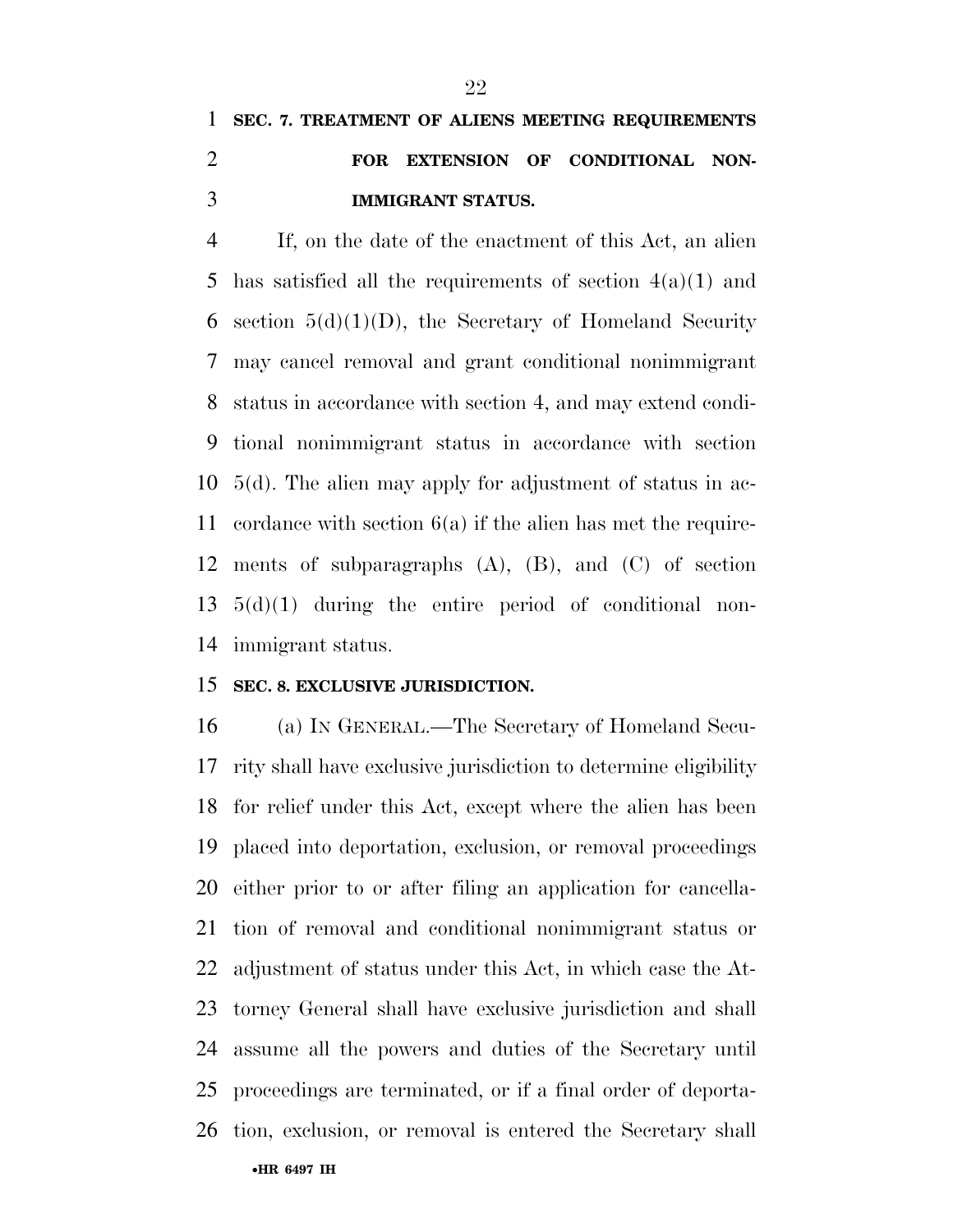| 1             | resume all powers and duties delegated to the Secretary    |
|---------------|------------------------------------------------------------|
| 2             | under this Act. If the Secretary grants relief under this  |
| 3             | Act, the final order of deportation, exclusion, or removal |
| 4             | shall be terminated.                                       |
| 5             | (b) STAY OF REMOVAL OF CERTAIN ALIENS EN-                  |
| 6             | ROLLED IN PRIMARY OR SECONDARY SCHOOL.—                    |
| 7             | (1) IN GENERAL.—The Attorney General shall                 |
| 8             | stay the removal proceedings of any alien who—             |
| 9             | (A) meets all the requirements of subpara-                 |
| 10            | graphs $(A)$ , $(B)$ , $(C)$ , and $(E)$ of section        |
| <sup>11</sup> | 4(a)(1);                                                   |
| 12            | (B) is at least 12 years of age; and                       |
| 13            | (C) is enrolled full-time in a primary or                  |
| 14            | secondary school.                                          |
| 15            | (2) ALIENS NOT IN REMOVAL PROCEEDINGS.                     |
| 16            | For aliens who are not in removal proceedings, the         |
| 17            | Secretary of Homeland Security shall not commence          |
| 18            | such proceedings with respect to the alien if the          |
| 19            | alien meets the requirements of subparagraphs (A)          |
| 20            | through $(C)$ of paragraph $(1)$ .                         |
| 21            | (c) EMPLOYMENT.—An alien whose removal is stayed           |
| 22            | pursuant to subsection $(b)(1)$ may be engaged in employ-  |
| 23            | ment in the United States consistent with the Fair Labor   |
| 24            | Standards Act (29 U.S.C. 201 et seq.) and State and local  |
| 25            | laws governing minimum age for employment.                 |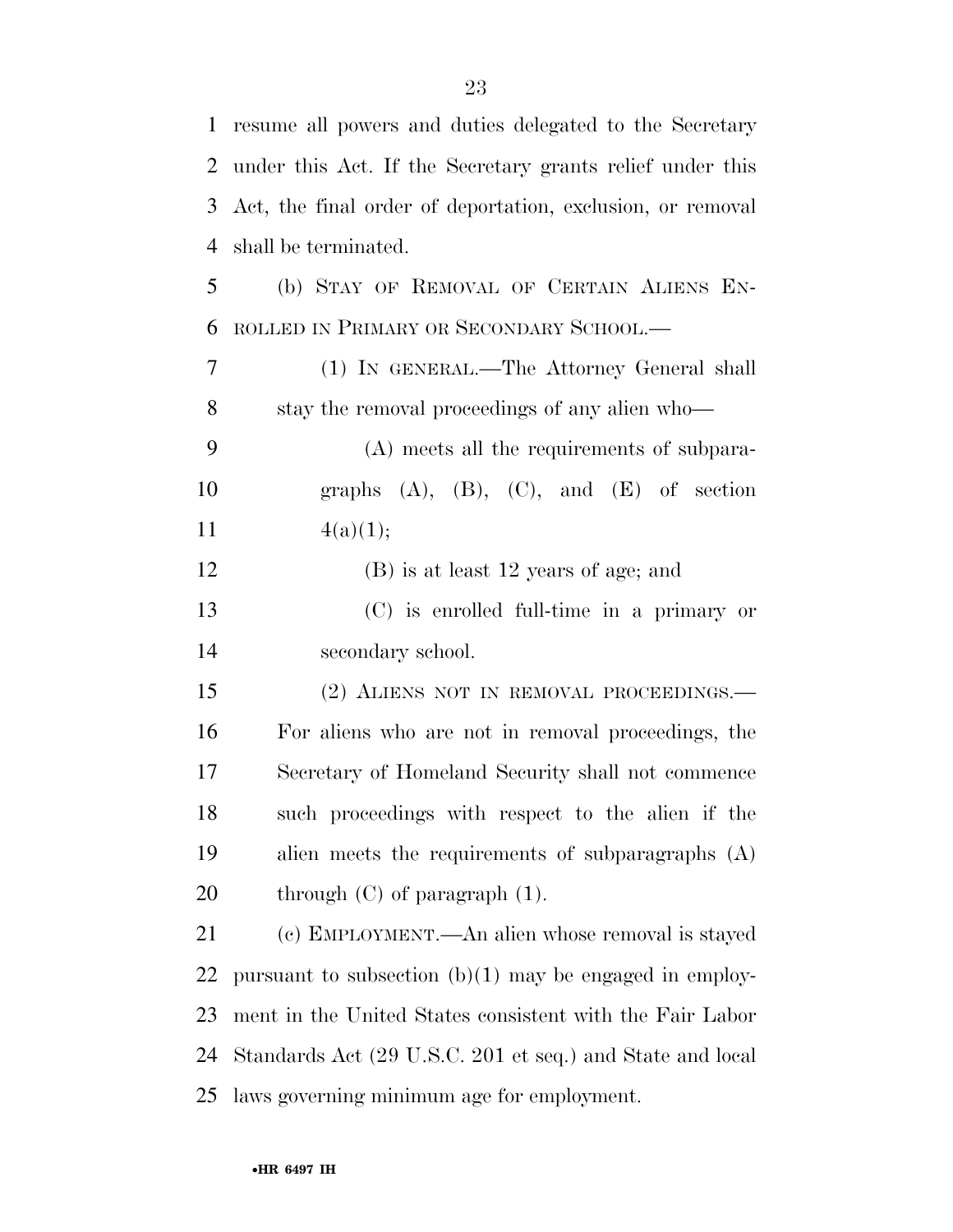(d) LIFT OF STAY.—The Attorney General shall lift the stay granted pursuant to subsection (b)(1) if the alien—

 (1) is no longer enrolled in a primary or sec-ondary school; or

 (2) ceases to meet the requirements of such subsection.

### **SEC. 9. PENALTIES FOR FALSE STATEMENTS.**

 Whoever files an application for any benefit under this Act and willfully and knowingly falsifies, misrepre- sents, or conceals a material fact or makes any false or fraudulent statement or representation, or makes or uses any false writing or document knowing the same to con- tain any false or fraudulent statement or entry, shall be fined in accordance with title 18, United States Code, im-prisoned not more than 5 years, or both.

### **SEC. 10. CONFIDENTIALITY OF INFORMATION.**

 (a) PROHIBITION.—Except as provided in subsection (b), no officer or employee of the United States may— (1) use the information furnished by an indi- vidual pursuant to an application filed under this Act to initiate removal proceedings against any per-son identified in the application;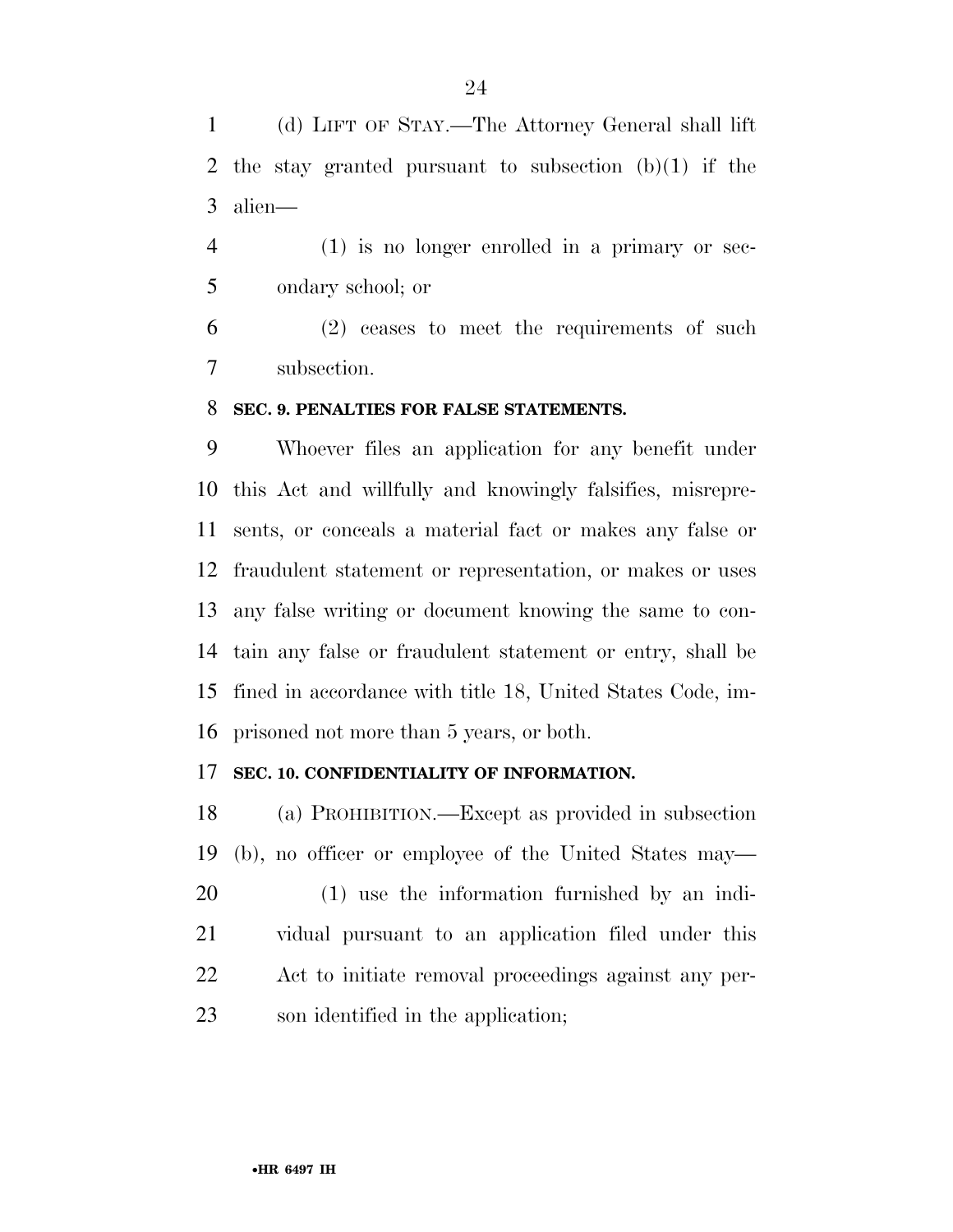(2) make any publication whereby the informa- tion furnished by any particular individual pursuant to an application under this Act can be identified; or (3) permit anyone other than an officer or em- ployee of the United States Government or, in the case of an application filed under this Act with a designated entity, that designated entity, to examine such application filed under this Act. (b) REQUIRED DISCLOSURE.—The Attorney General or the Secretary of Homeland Security shall provide the information furnished under this Act, and any other infor- mation derived from such furnished information, to— (1) a Federal, State, tribal, or local law enforce- ment agency, intelligence agency, national security agency, component of the Department of Homeland Security, court, or grand jury in connection with a criminal investigation or prosecution, a background check conducted pursuant to the Brady Handgun Violence Protection Act (Public Law 103–159; 107 Stat. 1536) or an amendment made by that Act, or for homeland security or national security purposes, if such information is requested by such entity or

consistent with an information sharing agreement or

mechanism; or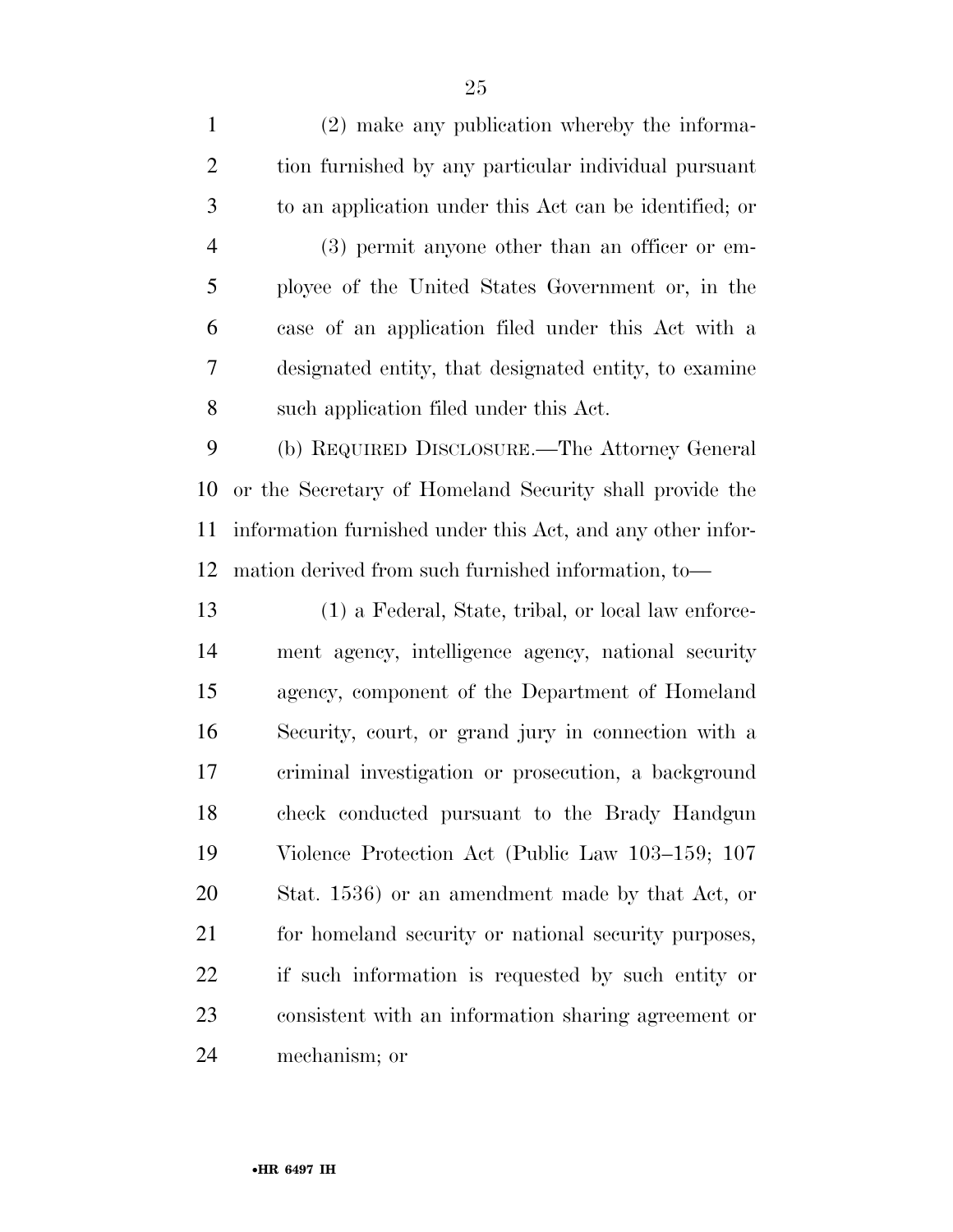(2) an official coroner for purposes of affirma- tively identifying a deceased individual (whether or not such individual is deceased as a result of a crime).

 (c) FRAUD IN APPLICATION PROCESS OR CRIMINAL CONDUCT.—Notwithstanding any other provision of this section, information concerning whether an alien seeking relief under this Act has engaged in fraud in an applica- tion for such relief or at any time committed a crime may be used or released for immigration enforcement, law en-forcement, or national security purposes.

 (d) PENALTY.—Whoever knowingly uses, publishes, or permits information to be examined in violation of this section shall be fined not more than \$10,000.

### **SEC. 11. HIGHER EDUCATION ASSISTANCE.**

 Notwithstanding any provision of the Higher Edu- cation Act of 1965 (20 U.S.C. 1001 et seq.), with respect to assistance provided under title IV of the Higher Edu- cation Act of 1965 (20 U.S.C. 1070 et seq.), an alien who is granted conditional nonimmigrant status or lawful per- manent resident status under this Act shall be eligible only for the following assistance under such title:

23 (1) Student loans under parts D and E of such title IV (20 U.S.C. 1087a et seq., 1087aa et seq.), subject to the requirements of such parts.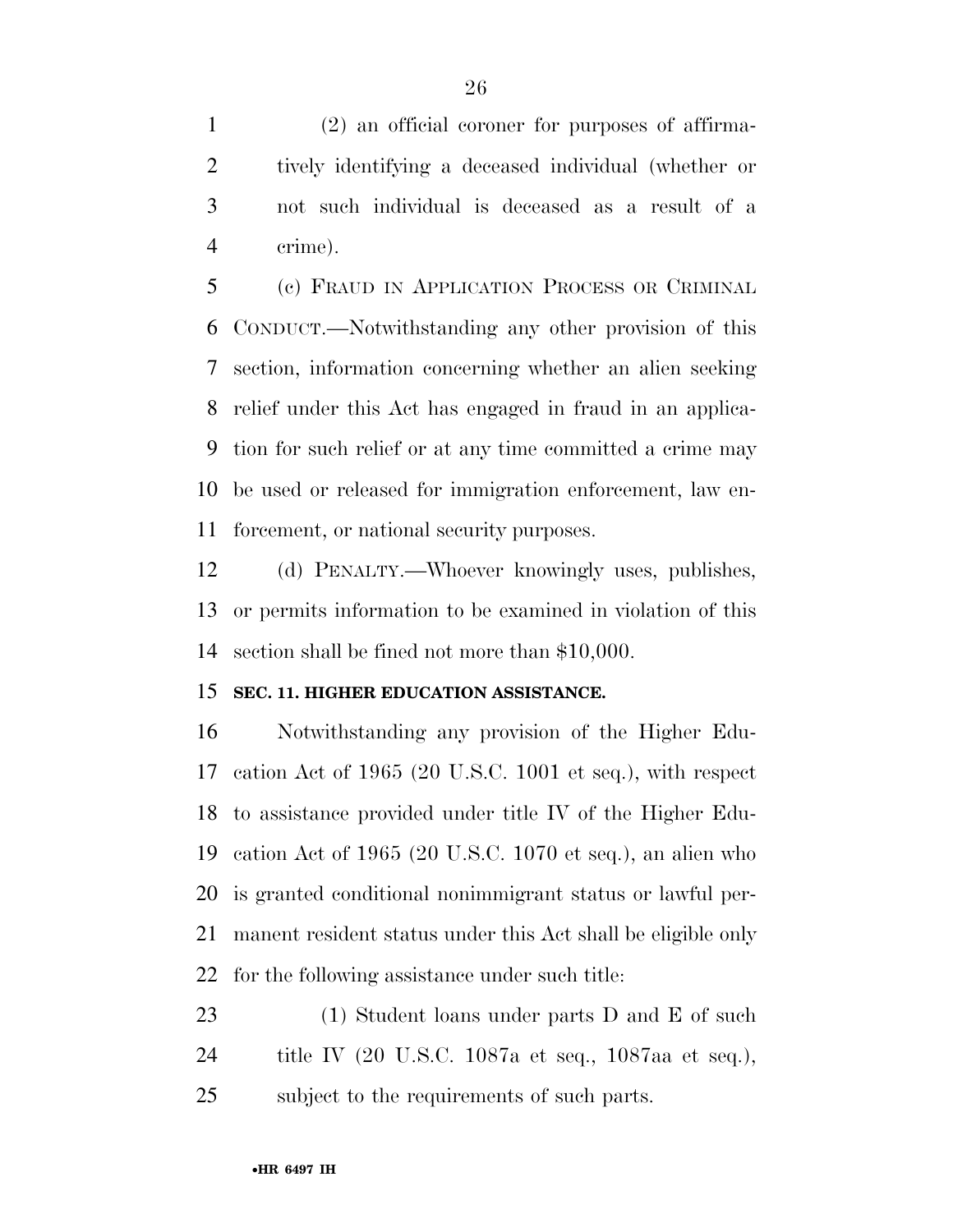(2) Federal work-study programs under part C of such title IV (42 U.S.C. 2751 et seq.), subject to the requirements of such part.

 (3) Services under such title IV (20 U.S.C. 1070 et seq.), subject to the requirements for such services.

## **SEC. 12. TREATMENT OF CONDITIONAL NONIMMIGRANTS FOR CERTAIN PURPOSES.**

 (a) IN GENERAL.—An individual granted conditional nonimmigrant status under this Act shall, while such indi- vidual remains in such status, be considered lawfully present for all purposes except—

 (1) section 36B of the Internal Revenue Code of 1986 (concerning premium tax credits), as added by section 1401 of the Patient Protection and Af-fordable Care Act (Public Law 111–148); and

 (2) section 1402 of the Patient Protection and Affordable Care Act (concerning reduced cost shar-19 ing; 42 U.S.C. 18071).

 (b) FOR PURPOSES OF THE 5-YEAR ELIGIBILITY WAITING PERIOD UNDER PRWORA.—An individual who has met the requirements under this Act for adjustment from conditional nonimmigrant status to lawful perma- nent resident status shall be considered, as of the date of such adjustment, to have completed the 5-year period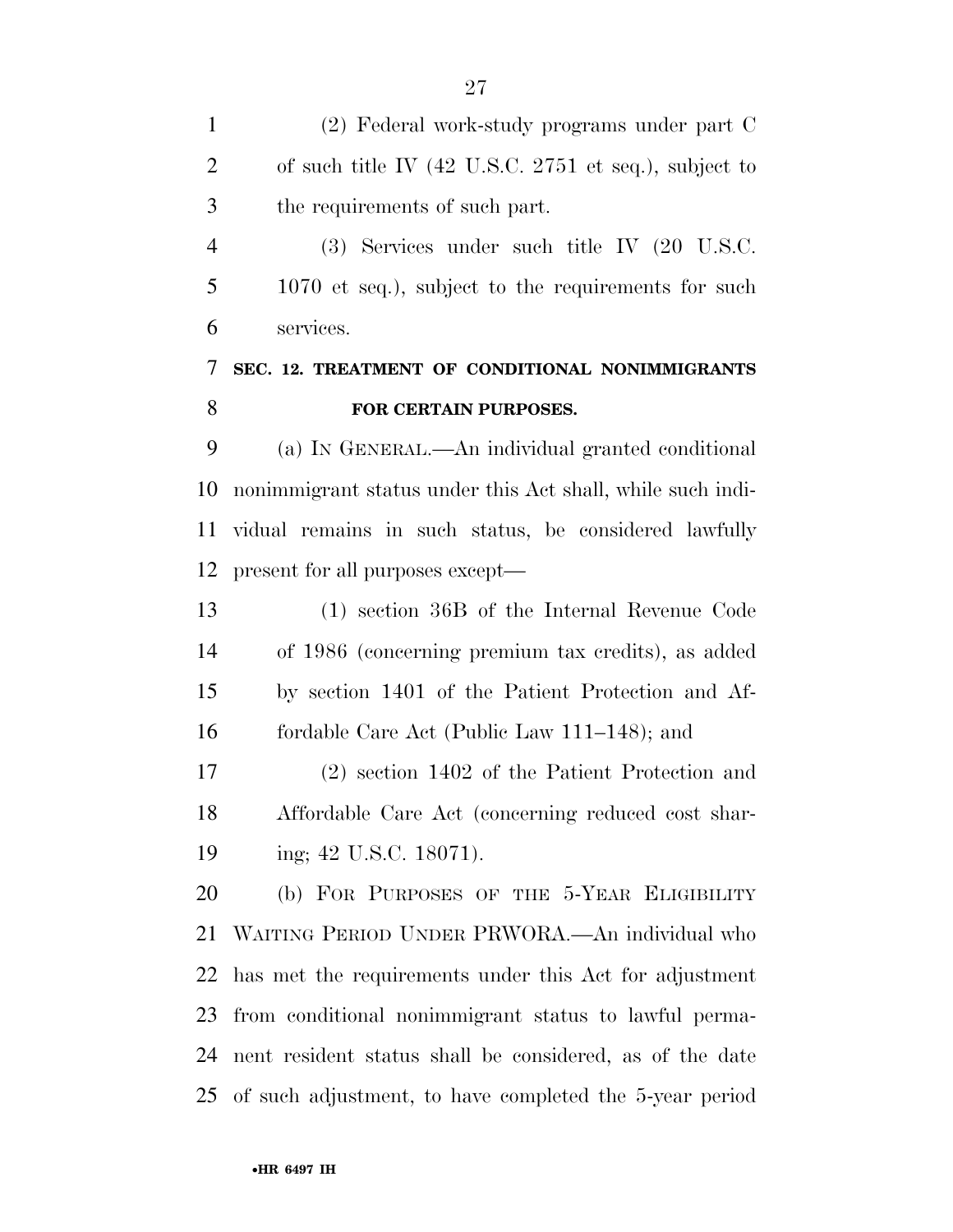specified in section 403 of the Personal Responsibility and Work Opportunity Reconciliation Act of 1996 (8 U.S.C. 1613).

#### **SEC. 13. MILITARY ENLISTMENT.**

 Section 504(b)(1) of title 10, United States Code, is amended by adding at the end the following new subpara-graph:

 ''(D) An alien who is a conditional non- immigrant (as that term is defined in section 3 of the DREAM Act of 2010).''.

### **SEC. 14. GAO REPORT.**

 Not later than 7 years after the date of the enact- ment of this Act, the Comptroller General of the United States shall submit to the Committee on the Judiciary of the Senate and the Committee on the Judiciary of the House of Representatives a report setting forth—

 (1) the number of aliens who were eligible for cancellation of removal and grant of conditional non-immigrant status under section 4(a);

 (2) the number of aliens who applied for can- cellation of removal and grant of conditional non-22 immigrant status under section 4(a);

 (3) the number of aliens who were granted con- ditional nonimmigrant status under section 4(a); and